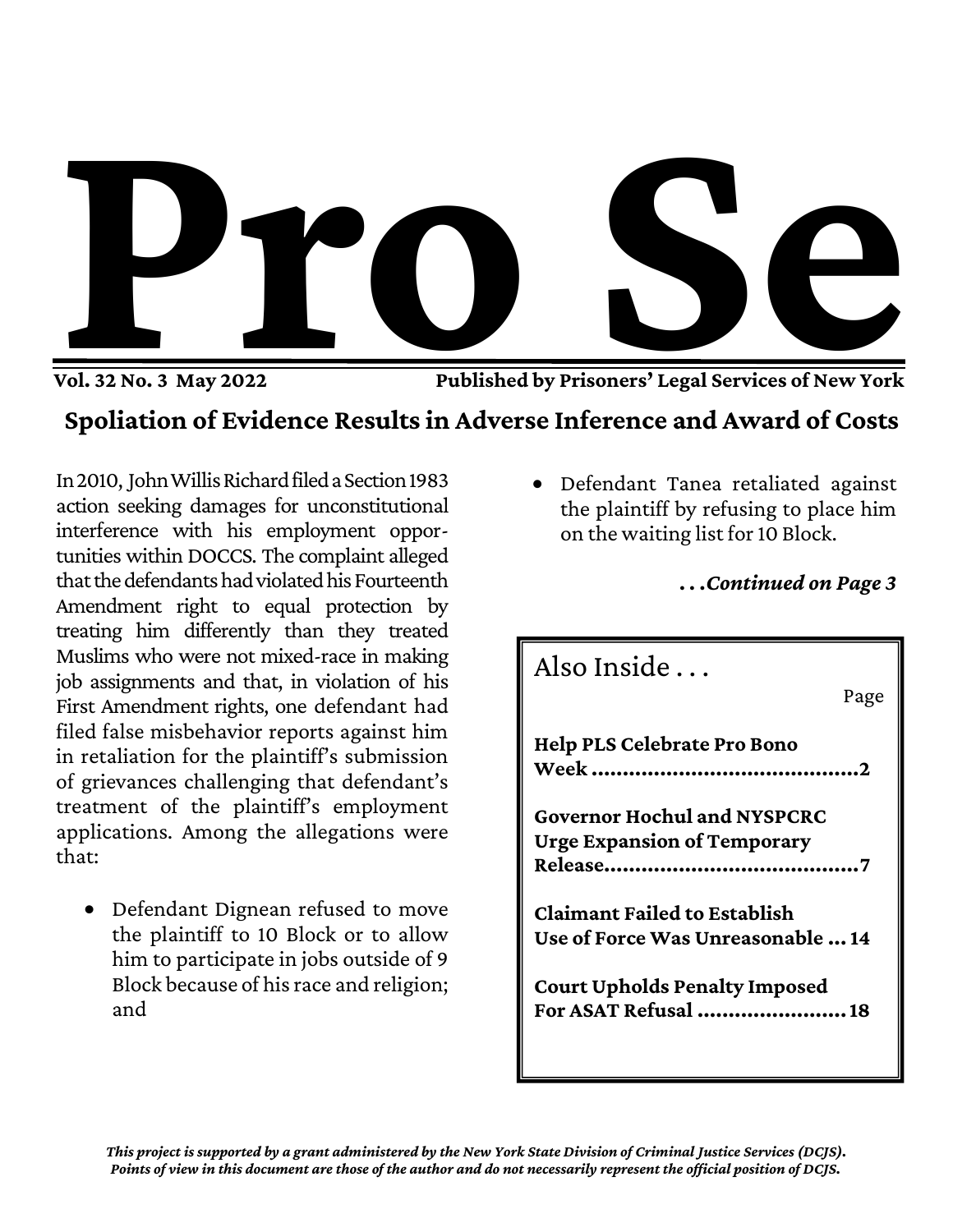### **HELP PRISONERS' LEGAL SERVICES CELEBRATE NATIONAL PRO BONO WEEK A Message from the Executive Director, Karen L. Murtagh**

### **CONVICTIONS BEYOND A CONVICTION**

National Pro Bono Week (October  $23<sup>rd</sup> - 29<sup>th</sup>$ ) is a time to celebrate and recognize the dedicated work of *pro bono* volunteers, as well as to educate the community about the many legal and other issues faced by our clients. PLS is happy to announce that this year we will again be celebrating National Pro Bono Week with an event highlighting our commitment to serving the incarcerated community.

This will be our 11<sup>th</sup> year celebrating pro bono work and to start off this second decade, we will also be compiling a book of poetry written exclusively by incarcerated individuals.

Inspired by Brian Stevenson's quote "Each of us is more than the worst thing we've ever done," we are asking that you send us poetry you have written that focuses on who you are apart from your conviction and incarceration. We want to help you tell people on the outside who you really are.

- *What do you believein?*
- *What are your ambitions, hopes, and dreams?*
- *What do your children, parents, family, and friends mean to you?*
- *How have your pastexperiences shaped you as a person?*
- *What do you want others to know about you, beyond yourconviction?*

Unlike past years where our Pro Bono Event has focused on specific topics such as solitary confinement, immigration, medical care and education, this year's theme, *Convictions Beyond a Conviction*, is purposely broad. Our goal isto give every incarcerated New Yorker a chance to contribute, express themselves, and have their voices heard. We will compile selected submissions into a book, and some of those poems will be presented by professional actors during a live performance at our National Pro Bono Week celebration.

Poems should be no more than one (1) page in length and mailed to: Pro Bono Director, Prisoners' Legal Services of NY, 41 State Street, Suite M112, Albany, New York 12207, **no later than June 30, 2022.**

By sharing the poems of incarcerated people, we hope to educate the public, and recruit attorneys to take cases *pro bono*, thus increasing access to justice for indigent incarcerated persons across the State. While we cannot guarantee that each piece will be read or included in our publication, we encourage all submissions and will do our best to integrate as many as possible in the book and our event. The book will not be sold for profit and PLS reserves the right to make editorial changes to submissions.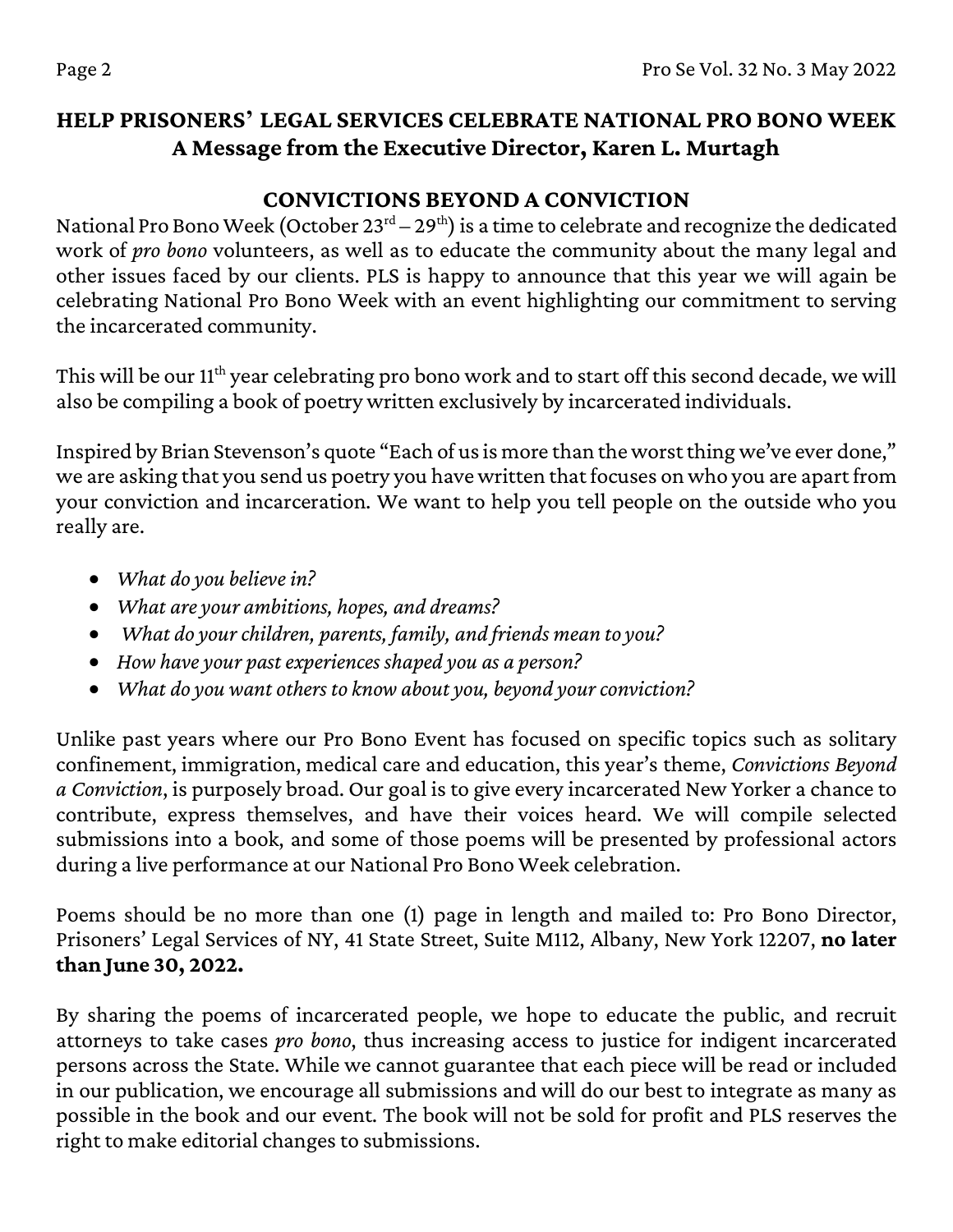**Please note that by sending us your submission, you are consenting to PLS publishing it in our book of poetry and using your submission during our Pro Bono Event.** 

**If you do not want PLS to use your real name when publishing or performing your submission, please make sure to tell us so when submitting your piece. If you do not request to be anonymous, your piece, if selected, will be attributed to you.** 

Please note that contributing your story for the Pro Bono Event described above is not the same as seeking legal assistance/representation from PLS. If you are seeking legal assistance, you must write separately to the appropriate PLS office. (See the list of PLS offices and the prisons from which each office accepts requestsfor assistance on the last page of *Pro Se*).

I cannot wait to read what I already know are going to be outstanding pieces written by incredible individuals! Thank you in advance for sharing your stories and helping PLS educate people about the need for pro bono services.

#### 豢豢豢豢豢豢豢豢豢卷豢豢

#### *…Continued from Page 1*

In *Richard v. Dignean and Tanea*, 2021 WL 5782106 (W.D.N.Y. Dec. 7, 2021), the Court ruled on the plaintiff's motion to impose sanctions on the defendants for their spoliation of evidence. Spoliation is the term that the law uses to describe a party's destruction of evidence. In this case, the plaintiff filed his lawsuit in 2011, close to three years after the events that are at issue in the lawsuit.

In September 2016, the plaintiff filed document requests.<sup>1</sup> In July 2017, the Judge found that the defendants had failed to respond to many of the requests and ordered production by August 25, 2017. The defendants failed to submit any documents by that date.

 $\overline{a}$ 

Two years later, in July 2019, when the Court again addressed this issue, the defendants had still not produced the requested documents. The Court noting that a party is required to respond to a document request within 30 days of its service and thus the defendants were not in compliance with Rule 34 of the Federal Rules of Civil Procedure (FRCP) and the Court's 2017 order, issued an order requiring the defendants to respond.

That same month, the defendants submitted some of the requested documents and stated that many of the other requested materials had been destroyed according to the schedule set by the DOCCS Record Retention Policy. Pursuant to that policy, many records are destroyed five years after they are created.

<sup>&</sup>lt;sup>1</sup> The chronology of the first motion for sanctions is taken from Document 96 in the case docket found on PACER.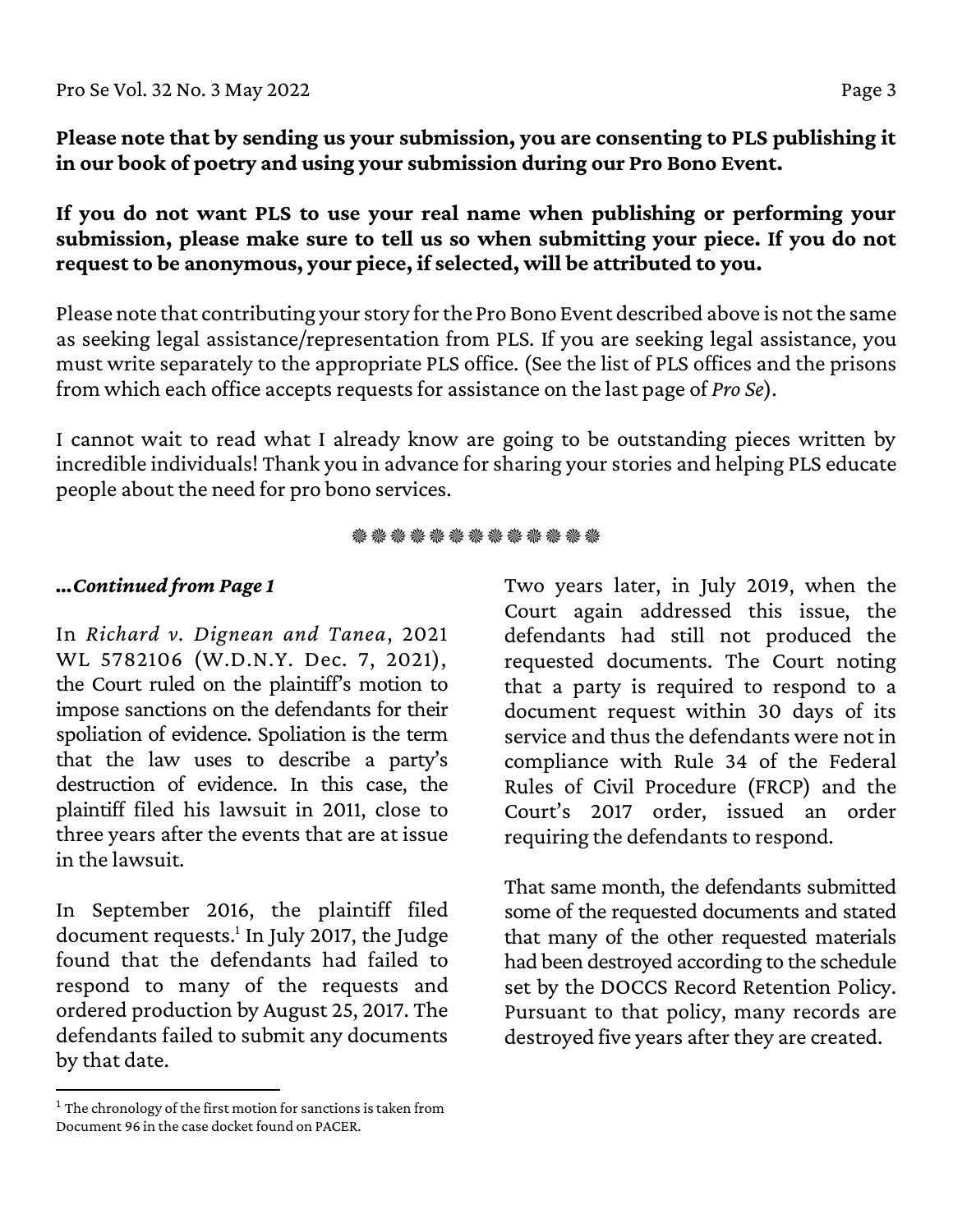Referencing Rule 37 of the FRCP, the Court then considered whether the defendants should be sanctioned for failing to comply with their discovery obligations. It first noted that disciplinary sanctions for failure to comply with Rule 37 are intended to serve three purposes:

- 1. To prevent a party from benefitting from its own failure to comply;
- 2. To deter specific non-compliance and obtain compliance with a court's order; and
- 3. Where the party is at fault, to serve as a general deterrent in the case and in other litigation.

Here the Court wrote, the Magistrate Judge had already issued sanctions against the defendants by 1) imposing a waiver of any objection to the plaintiff's Document Request and Interrogatories, 2) requiring that they pay the plaintiff's costs in seeking sanctions and 3) warning that further discovery violations could result in serious sanctions.

While in 2019, the Court could not determine whether the defendants' failure to comply with Judge Payson's 2017 order was due to intentional obstruction or mere incompetence, the Court found that the failures were egregious and had consumed valuable judicial resources in an effort to get the defendants to comply with basic discovery obligations. However, while the Court was "extremely disturbed by Defendants' blatant disregard for court-ordered deadlines and discovery responsibilities," the only financial penalty it imposed was an award of the plaintiff's costs.

The Court did however, note that in 2017, requiring the defendants to pay the plaintiff's costs and had failed to motivate the defendants to comply with their discovery obligations. Concluding that reimbursement of litigation costs had failed to motivate the defendants in the past, the Court ordered preclusion and other spoliation sanctions. The Court delayed setting the exact terms of these sanctions.

In 2021, having conducted a hearing on the documents that were not produced, the Judge again addressed the issue of sanctions. *See,* 2021 WL 5782106 (W.D.N.Y. Dec. 7, 2021). At the hearing, the Court learned that DOCCS retained the documents requested by the plaintiff for the following periods of time:

- cell block movement sheets: five years;
- information entered into the KIPY system (an electronic program that records what job listing activities an inmate was participating in at a given time): no evidence of retention period;
- log book documenting inmate movement between the cell blocks: five years;
- open program availability sheets (prepared from KIPY): destroyed on a daily basis; and
- grievances filed against the defendants: three years from the date that they become inactive.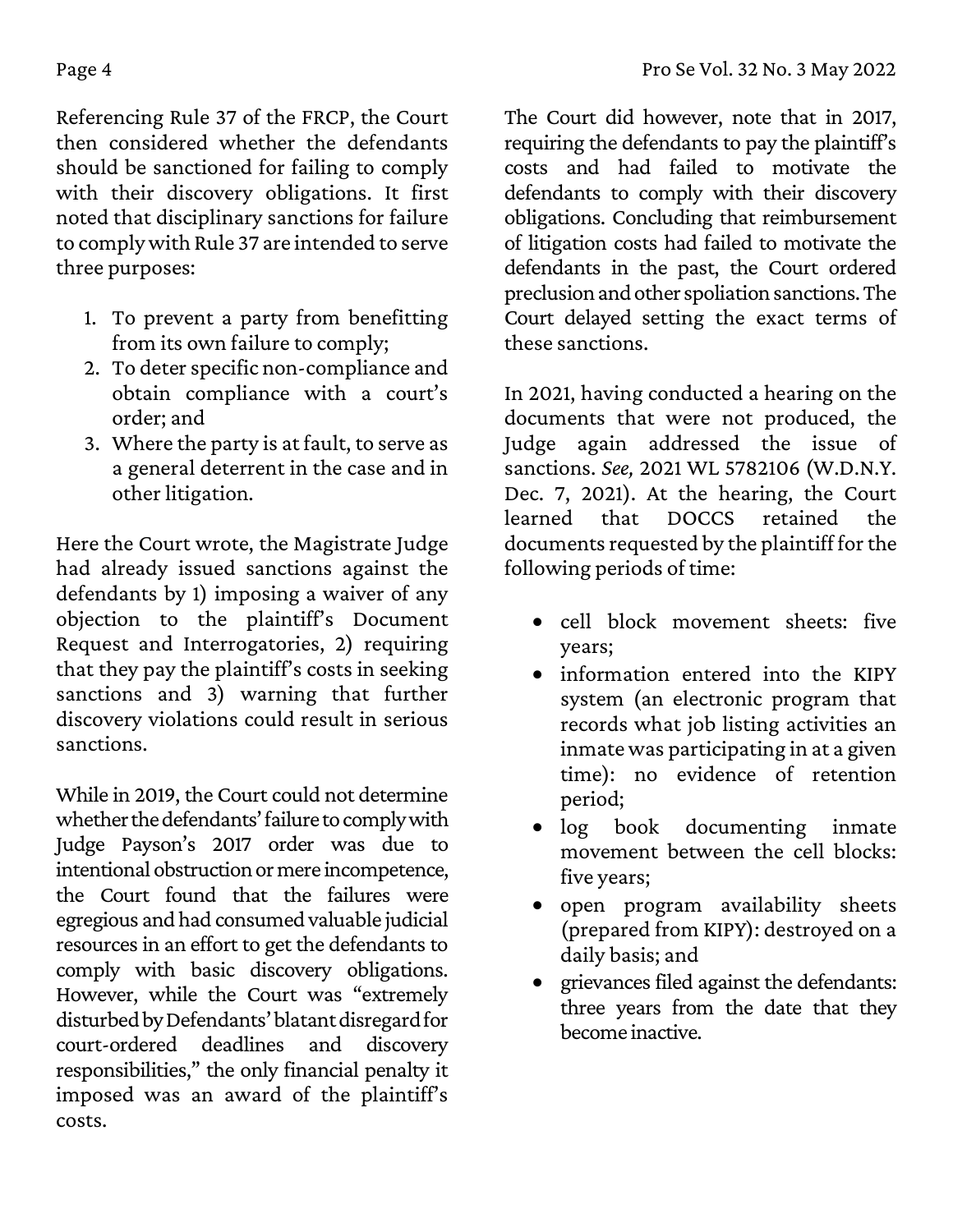The Court, citing *Residential Funding Corp. v. DeGeorge Fin. Corp.*, 306 F.3d 99, 107 (2d Cir. 2002), then reviewed the standard which must be met before sanctions may be imposed on a party which had not met its obligation to respond to discovery requests. A party seeking an adverse inference instruction based on the destruction of evidence must establish that:

- 1. The party having control over the evidence had an obligation to preserve it at the time it was destroyed;
- 2. The records were destroyed with a culpable state of mind; and
- 3. The destroyed evidence was "relevant" to the party's claim or defense such that a reasonable trier of fact could find that it would support that claim or defense.

The Court found that the requested documents reflecting inmate movements between the cell blocks and programming assignments were plainly relevant to the plaintiff's claims.

The Court next addressed DOCCS' obligation to preserve evidence. The obligation to preserve evidence arises when a party has notice that the evidence is relevant to litigation or when a party should

 $\overline{a}$ 

have known that the evidence may be relevant to future litigation. *See, Fujitsu Ltd. v. Federal Express Corporation*, 247 F.3d 423, 436 (2d Cir. 2001).

The Court found that, at the latest, the defendants were on notice of this litigation in 2011 when they were served with the complaint. At that point, records subject to DOCCS' five-year retention policy had not yet been destroyed and it was possible that some of the grievances against the defendants still existed.<sup>2</sup>

With respect to the cell block movement sheets and inmate movement log books, the Court found that by failing to preserve the cell block move sheets and logbook, the defendants were grossly negligent. The defendants' "total abrogation of their discovery obligations presents a circumstance in which relevance can be assumed." (Had the judge not made the finding, the plaintiffwould have had to prove the relevancy of the documents to his case.)

Based on the analysis above, the Court found that the requirements for imposing an adverse inference instruction due to the spoliation of evidence had been met. At a later date, the Court will determine the adverse inference instruction that will be given at trial.

<sup>2</sup> Ultimately, the Court found that the complaint did not put the defendants on notice that they had to retain all grievances filed against them and therefore

did not investigate when these documents were actually destroyed.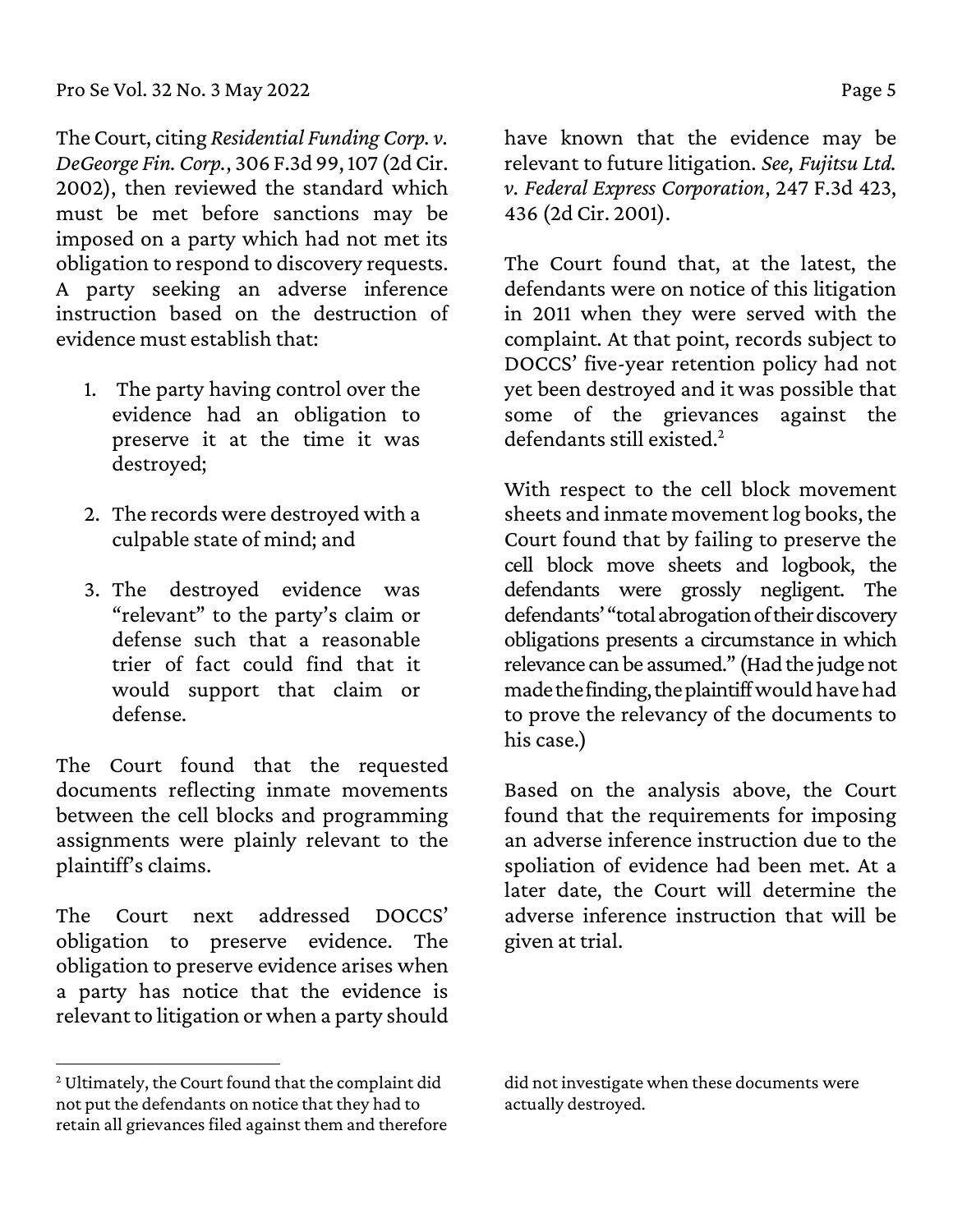Pursuant to FRCP 36(e), sanctions can only be imposed for the defendants' destruction of electronically stored information (ESI) – in this case the relevant information stored in the KIPY program – if the destruction is prejudicial. The Court can only impose the most serious sanctions, including an adverse inference instruction, if the defendants intended to deprive the plaintiff of the information's use in his litigation. Here, the Court found that it was unclear what ESI could have been obtained from the KIPY program at the time that the lawsuit was filed. For that reason, the Court was not prepared, on the record before it, to determine whether the defendants' failures prejudiced the plaintiff.

John Willis Richard represented himself in this Section 1983 action.



## **Correction: Less is More**

In the November 2021 issue of Pro Se, Vol. 31, No. 6, the frontpage article discusses the Less Is More law. We need to correct an error in the article: Individuals who on March 1, 2022 were incarcerated for parole violations **will** receive up to two years of retroactive Earned Time Credit when they are again released to parole supervision. The article in the November 2021 issue erroneously stated that these individuals would not receive retroactive Earned Time Credit.



### **News & Notes**

## **Visits and Embraces**

Due to a decline in the COVID-19 positivity rates, since March 19, DOCCS has allowed incarcerated individuals and their visitors a short embrace at the beginning and end of a contact visit. This policy will remain in effect until further notice.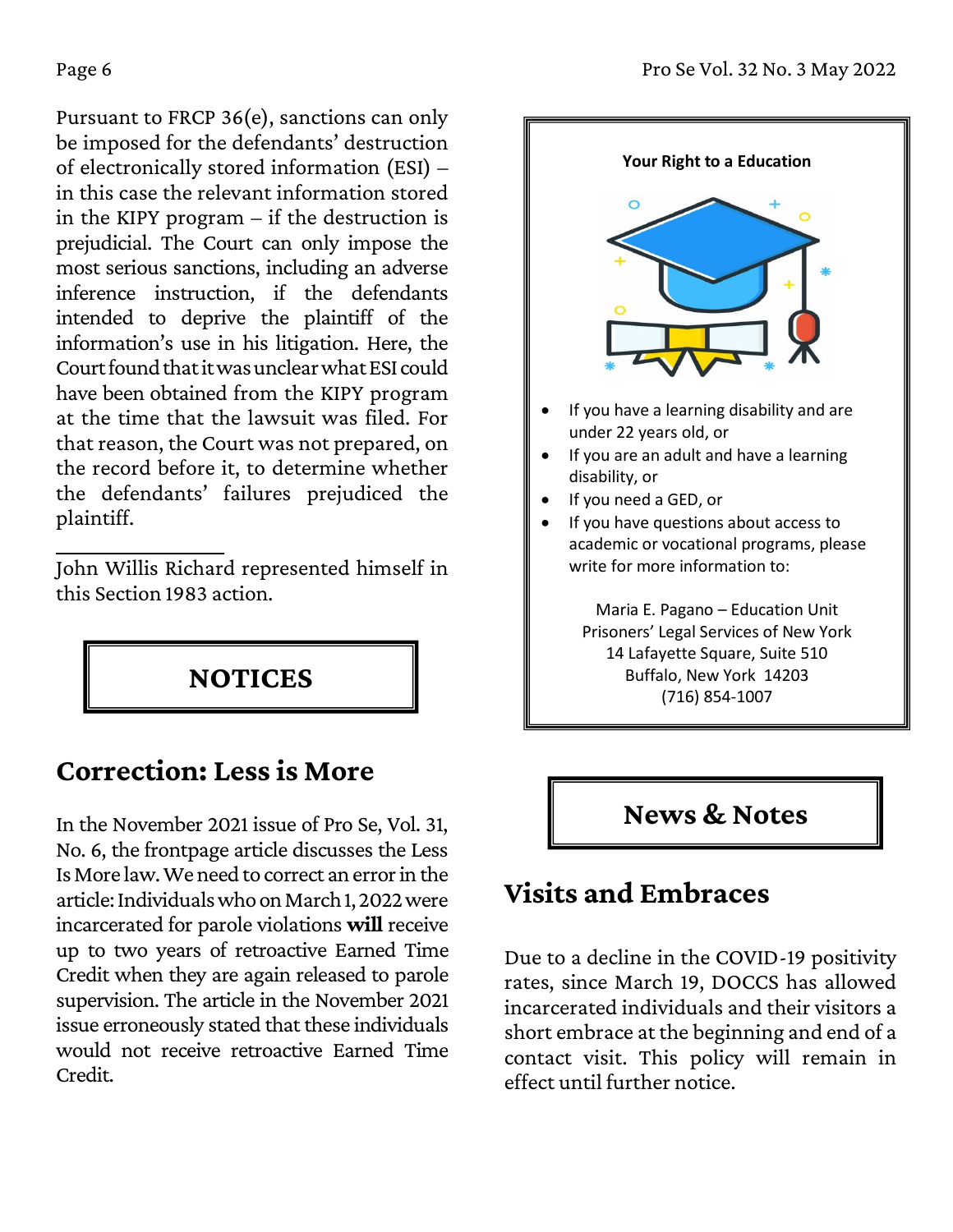## **State IG Creates New Post for Prison Investigations**

In 2021, 57% of the complaints sent to the New York State Inspector General (IG) concerned DOCCS. Recognizing that this warrants an immediate and sustained response, IG Lucy Lang has decided to appoint a senior investigative counsel to serve as the attorney in charge of overseeing DOCCS matters. According to Ms. Lang, this will enable her office to proactively identify and address gaps and trends that affect what she identified as "some of the most vulnerable New Yorkers, those in the prison system."

# **Governor Hochul and NYSPCRC Urge Expansion of Temporary Release**

In 2007, then-Governor Spitzer issued an executive order barring incarcerated individuals who had been convicted of violent felony offenses from participation in DOCCS' temporary release programs. Known as Executive Order #9, the order prohibits incarcerated individuals from participating in temporary release programs if they have been convicted of a violent felony offense that includes as an element:

i. Being armed with, the use of, the threatened use of, or the possession with intent to use unlawfully against another of, a deadly weapon or a dangerous instrument; or

ii. The infliction of serious physical injury.

Executive Order #9 significantly reduces the number of incarcerated individuals that can participate in temporary release.

Recently, Governor Hochul announced an initiative called "Jails to Jobs." "Jails to Jobs" aims to improve re-entry into the workforce and reduce recidivism by connecting previously incarcerated individuals with education, resources and opportunities for job placement. Governor Hochul's initiative focuses on expanding educational release as well as vocational, job readiness and re-entry programs. The Governor's announcement of the "Jail to Jobs" initiative acknowledges that while State law currently allows for up to 14 hours per day of educational release for educational, vocational or related purposes, the majority of incarcerated individuals enrolled in college do not qualify for educational release due to the nature of their crimes. To remedy this, Governor Hochul proposes legislation to expand the number of individuals eligible *for Educational Release* to include those individuals who qualify for Limited Credit Time Allowance (LCTA) and to expedite the awarding of a six-month LCTA credit against the sentences of eligible individuals.

With respect to the expansion of the individuals who may participate in temporary release programs, the work of the New York State Prison Crisis Response Coalition (NYSPCRC) is relevant. NYSPCRC has launched a campaign to rescind Executive Order #9 in its entirety and to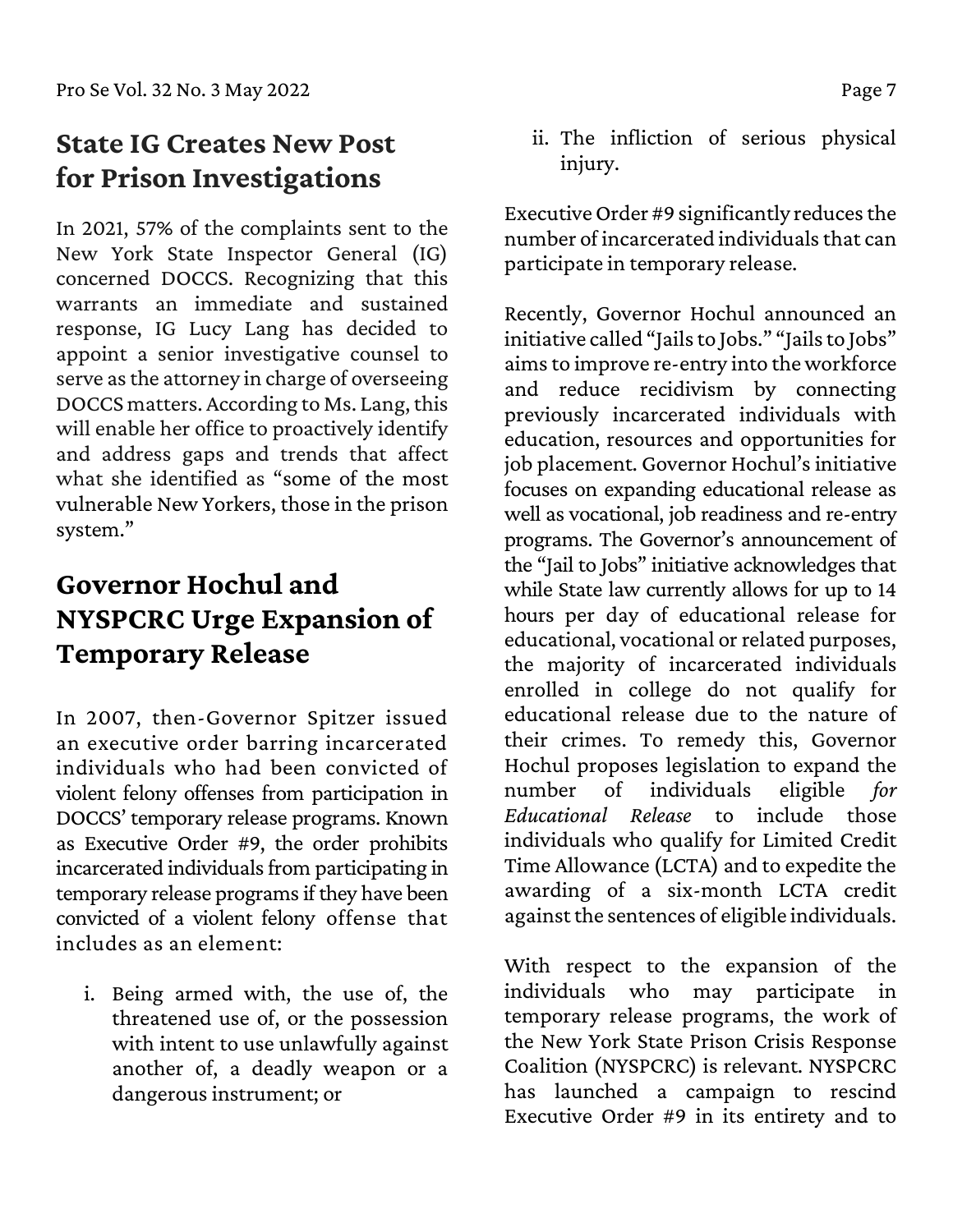allow all incarcerated individuals – regardless of their offenses – to participate in all temporary release programs, thereby enhancing their chances for adequate job preparation, training and successful reentry. NYSPCRC argues that allowing individuals to participate in temporary release programs will also enhance public safety by better enabling the Parole Board to assess how the individuals appearing before it will perform when/if granted parole.

To learn more about the Governor's Initiative, visit:

[Governor Hochul Announces 'Jails to Jobs'](https://www.governor.ny.gov/news/governor-hochul-announces-jails-jobs-new-initiative-improve-re-entry-workforce-and-reduce)  — [A New Initiative to Improve Re-Entry](https://www.governor.ny.gov/news/governor-hochul-announces-jails-jobs-new-initiative-improve-re-entry-workforce-and-reduce)  [into the Workforce and Reduce Recidivism](https://www.governor.ny.gov/news/governor-hochul-announces-jails-jobs-new-initiative-improve-re-entry-workforce-and-reduce)  [\(ny.gov\)](https://www.governor.ny.gov/news/governor-hochul-announces-jails-jobs-new-initiative-improve-re-entry-workforce-and-reduce)

To learn more about NYSPCRC's campaign, visit:

[amended.whitepaper.10.21.21.pdf -](https://drive.google.com/file/d/1hMmXFlHAqnld_Ib7qqeVhe2nhfHRZ5CA/view) Google [Drive](https://drive.google.com/file/d/1hMmXFlHAqnld_Ib7qqeVhe2nhfHRZ5CA/view)

# **Child Support: Frequently Asked Questions**

#### **Did my child support obligation automatically stop when I became incarcerated?**

No, your child support obligation did not automatically stop when you became incarcerated. In order for the support obligation to be modified or suspended, you must submit a child support modification petition to the family court.

### **Can I modify my child support order?**

In order to modify a child support order, you must be able to show there has either been a substantial change in circumstances since the order was entered or last modified, three years have passed since the order was entered or last modified, or there has been a change in either party's income by more than 15% since the order was entered or last modified.

#### **Is incarceration considered a change in circumstances?**

In most cases, if you were incarcerated after your child support order was entered or last modified, your incarceration will constitute a change in circumstances. On October 13, 2010, amendments to the New York Family Court Act and the Domestic Relations Law went into effect allowing for modification of child support orders based on incarceration as a change in circumstances. Unfortunately, if your child support order was entered or last modified before October 13, 2010, incarceration may not be considered a change in circumstances because the amendments were not made to apply retroactively to orders entered or modified before October 13, 2010.

### **Is there anything I can do to modify my child support order if it was entered or last modified before October 13, 2010?**

A modification petition may be successful even if your order was entered or last modified before October 13, 2010, if the child support is owed to New York City's Department of Social Services. Currently,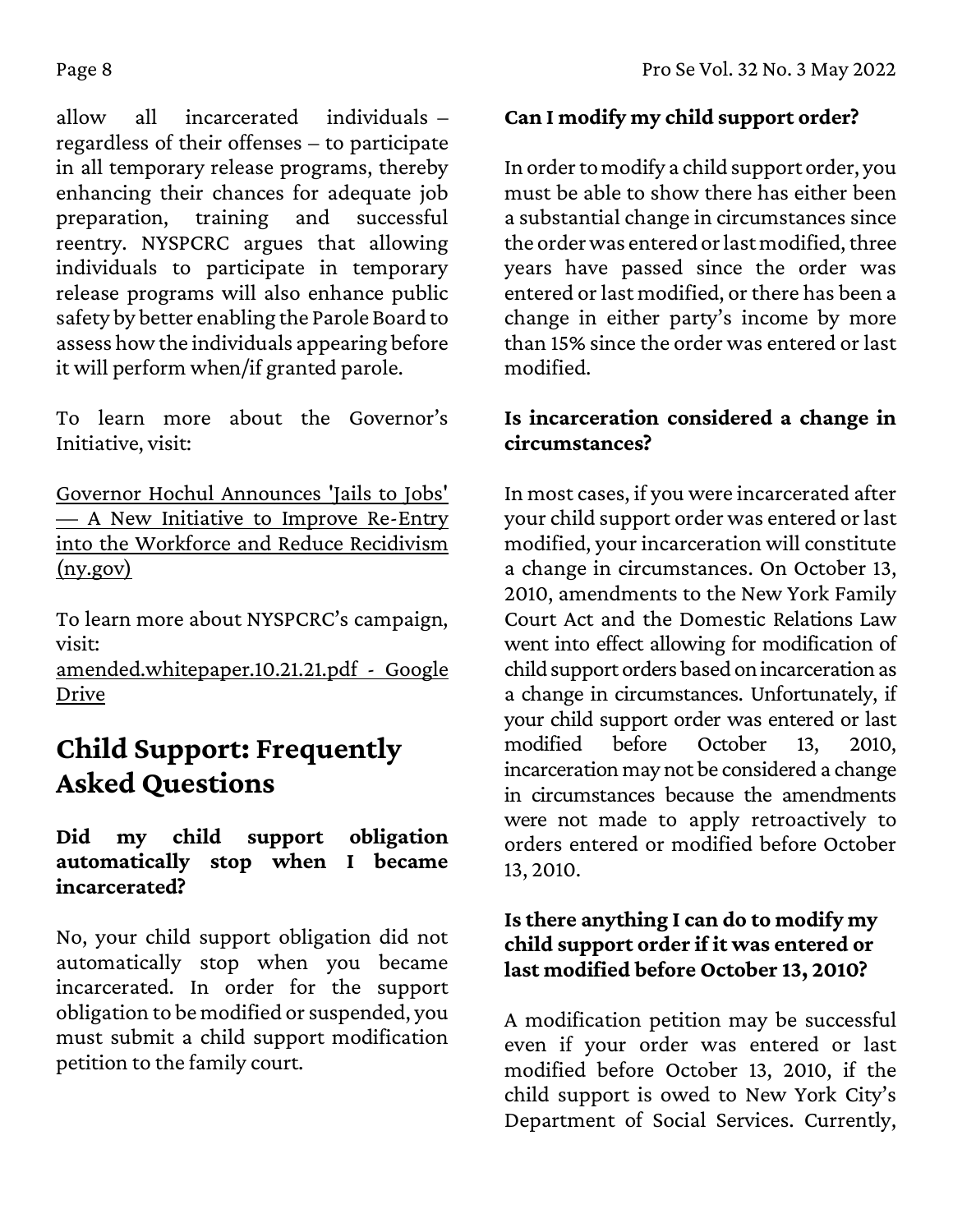we do not know of any other county Departments of Social Services that may consent to modification of a child support order based on incarceration as a change in circumstances if the order was entered or modified prior to October 13, 2010.

#### **Can the mother of my child(ren) consent to modifying the child support order?**

If you owe your child support directly to the mother of your child(ren), she can consent to modifying the child support order whether or not the child support order was entered or last modified before October 13, 2010. The mother of your child(ren) cannot, however, consent to a modification if your child support is owed to DSS.

#### **My child is over 21 and I am still receiving bills for child support arrears. What can I do?**

In New York State, unless extenuating circumstances exist, child support obligations end once a child turns 21. Though the child support obligation typically ends at age 21, any arrears that have accrued do not automatically go away. It is our understanding that a family court will not order a reduction of the arrears owed. If you owe any arrears to New York City DSS, however, you may be eligible for a reduction of those arrears by participating in New York City's Arrears Cap Program. PLS can provide you with an application for the Arrears Cap Program upon request. Additionally, the party to whom you owe the child support arrears can consent to a reduction of arrears owed to them.

#### **Can PLS assist me with modifying my child support order?**

PLS' Family Matters Unit may be able to assist by drafting a child support modification petition for you to file on your own in family court. A determination of whether we can offer assistance will be made on a case-by-case basis, based on the facts of each case. Please note, PLS' Family Matters Unit is funded to assist individuals with family matters that originate out of one or more of the following counties: Albany, Bronx, Dutchess, Erie, Kings, Monroe, Nassau, New York, Onondaga, Orange, Queens, Richmond, or Suffolk. A matter originates out of a county if it is the county where you were convicted, or the county in which your child currently lives. If you would like assistance from the Family Matters Unit and believe your circumstances qualify you for assistance, please write to the Family Matters Unit at: 41 State Street, Suite M112, Albany, NY 12207.

### **PRO SE VICTORIES!**

*J.C. v. State of New York,* **Claim No. 133224 (Ct. Clms. March 3, 2022). In this case, the claimant successfully argued that having a female correction officer in the operating room during a colonoscopy violated his state constitutional right to privacy.** To succeed in this claim, the claimant had to show that he had shown a subjective expectation of bodily privacy and that the officer did not have sufficient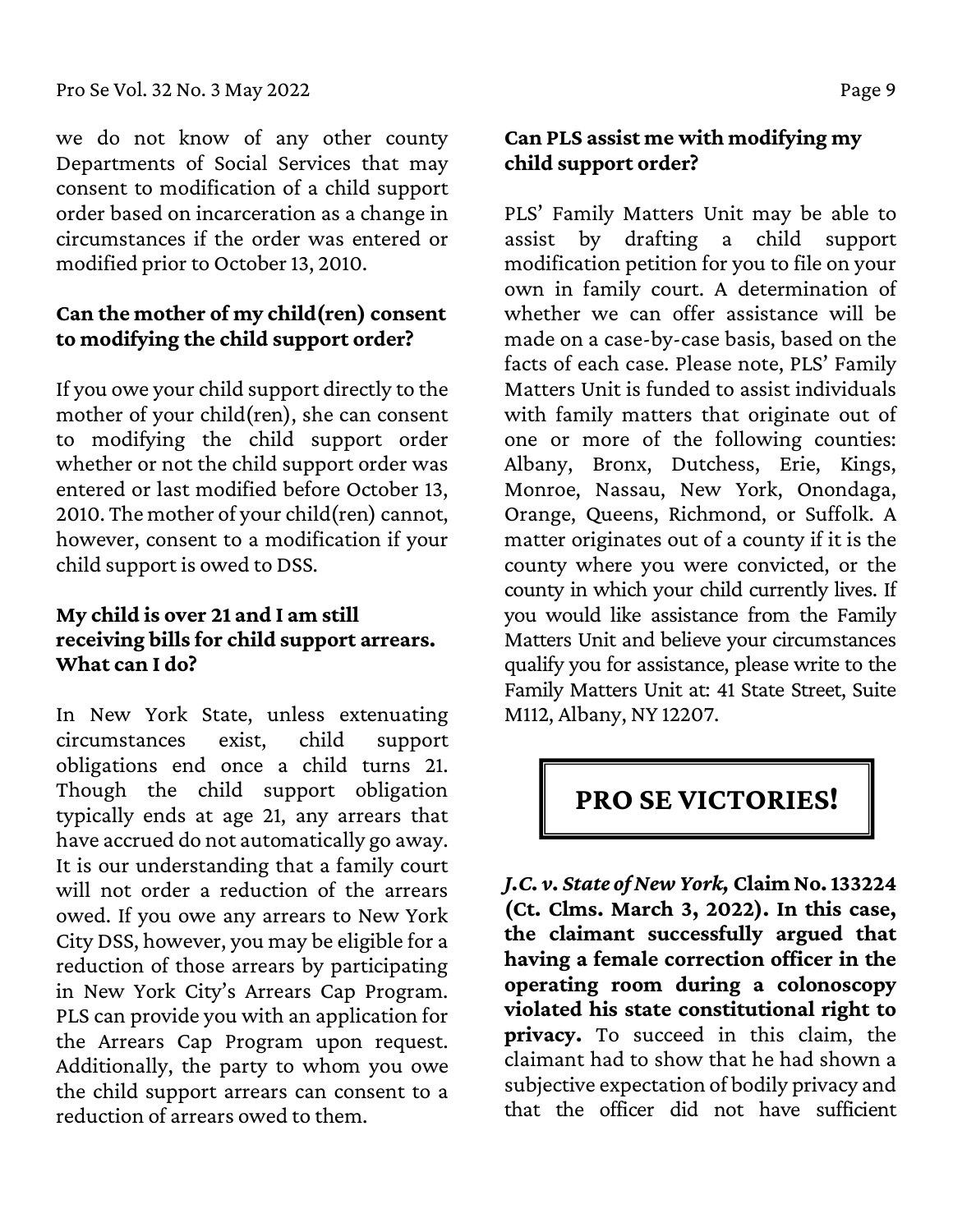justification to intrude on his Fourth Amendment rights. [Both the state and federal constitutional rights to bodily privacy – the Fourth Amendment to the U.S. Constitution and Article 1, §12 of the New York State Constitution – are rooted in the search and seizure provisions of the respective constitutions. The operative language of the state and federal provisions is identical].

Here, the Trial Court found, the defendant's testimony established that the claimant had shown an actual subjective expectation of privacy; a DOCCS employee testified that the claimant had irately asked the officer to leave the room. The Court found that the privacy intrusion experienced by the claimant was "clearly a serious one as it involved a female [officer] viewing, without consent, a 'naked individual, and in particular … the private portions of that person's body.' " The Court balanced DOCCS' security concerns – the risk of escape and the danger to the public, correction officers and hospital staff should the claimant be left unattended – against the claimant's privacy interests.

To determine whether the claimant's constitutional rights were violated, the Court applied *Turner v. Safley*, 482 U.S. 78 (1987). The *Turner* standard requires that a Court considering whether a policy violates an incarcerated individual's constitutional rights must determine whether the policy is reasonably related to legitimate penological objectives.

The Court concluded that DOCCS' security concern provided no legitimate justification for the female officer's presence in the

operating room during the time that the claimant was anesthetized and, as a result, unconscious. The Court found that "the scope of the intrusion was magnified given that the particular procedures being performed exposed the most private portions of the claimant's body by projecting them onto a monitor for all those present to see." And, "considering that the claimant was under anesthesia and unconscious for the entire duration of the procedures," the Court wrote, "defendant's security rationale fails to provide a legitimate penological justification for the visual intrusion into his bodily privacy."

Based on this application of the law to the facts, the Court found that the defendant was 100% liable for the violation of the claimant's constitutional right to privacy in the operating room.

*Matter of Andre Scott v. Anthony Annucci***, Index No. 7944-20 (Sup. Ct. Oct. 26, 2021). The Court rejected the respondent's argument that DOCCS' policies required the petitioner to be tested for tuberculosis (TB) using the Quantiferon blood test rather than the Mantoux PPD test that the petitioner had requested, and ordered the respondent to provide PPD testing to the petitioner, unless and until the Health Services Manual (HSM) is revised.** In this case, the petitioner claimed that when he requested the PPD test, a nurse told him that the HSM policy governing TB testing had been revised and that the test generally offered is the Quantiferon test. The petitioner filed a grievance with respect to the health staff's refusal to allow the PPD test. The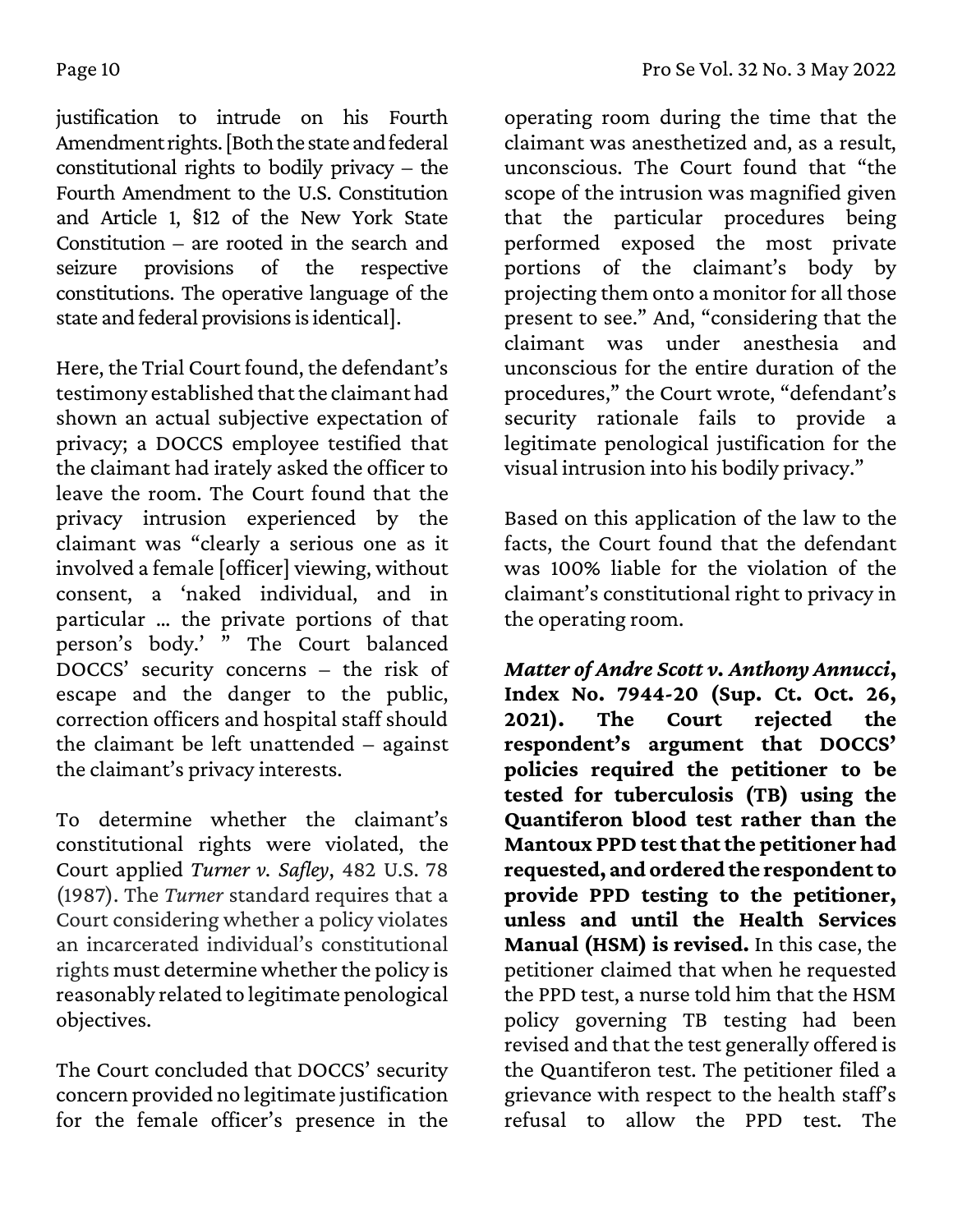Superintendent denied the grievance, writing that the petitioner had been advised by the nurse that that testing had been changed to Quantiferon testing instead of PPD testing. The Central Office Review Committee sustained the denial, stating that the only TB testing currently available is Quantiferon. Petitioner then filed an Article 78 challenge, attaching HSM 1.18, "Tuberculosis." HSM 1.18 provides that the Mantoux PPD test is given in most situations while the Quantiferon blood test is used in specific situations. The Court found that there is nothing in the record to support a policy change, nor was petitioner provided with any documentation concerning the claimed revision. Accordingly, the Court found, respondent's refusal to allow the petitioner PPD testing in accordance with its written policy was arbitrary and capricious.

*Matter of Sterling Stephens v. Donald Venettozzi***, Index No. 114-20 (Sup. Ct. Albany Co. Nov. 10. 2021). In response to Mr. Stephens Article 78 challenge to a Tier III hearing, the respondent agreed to reverse the hearing.** Mr. Stephens then filed a motion pursuant to Civil Practice Law and Rules §8601 seeking fees and expenses – \$362.70 – connected to the filing of the petition. In support of the motion, Mr. Stephens submitted "a specific breakdown of the fees along with certified mail receipts, a receipt of payment for court filing fees and disbursement forms for mailing and copying which total[ed] \$362.70." The respondent opposed the motion, arguing that Mr. Stephens had referenced the wrong statute; CPLR 8601, cited by the petitioner in support of his motion, allows a court to

authorize payment of counsel and expert fees and thus was not applicable to Mr. Stephen's motion for costs and expenses. Citing *Matter of Meseck v. Noworyta*, 170 A.D.3d 1371 (3d Dep't 2019), the Court found that Mr. Stephens was nonetheless entitled to reimbursement of actual fees and costs and awarded disbursements and fees in the amount of \$362.70.

*Matter of Salvatore Cuppuccino v. Donald Venettozzi***, Index No. 5361-21 (Sup. Ct. Albany Co. Jan 18, 2022). Respondent's failure to include the tape recordings on which the Misbehavior Report was based resulted in reversal of the challenged Tier III determination of guilt and expungement of the charges from Mr. Cuppuccino's prison records.** On the basis of recorded phone calls, the hearing officer found Mr. Cuppuccino guilty of soliciting, threats and gangs. In his Article 78 challenge, Mr. Cuppuccino argued that the determination of guilt was not supported by substantial evidence and that he had been denied the opportunity to confront his witness. Normally, such an argument would result in a transfer to the Appellate Division, as trial courts do not have the authority to decide whether a determination is supported by substantial evidence. However, the trial court, noting that the respondent had four times adjourned the return date of the proceedings and when he finally did submit an answer, failed to submit either the transcript of the phone recordings or the recordings themselves, found "equity dictates that, in the absence of the complete record of the hearing, the violation of the petitioner's right to confront his witness,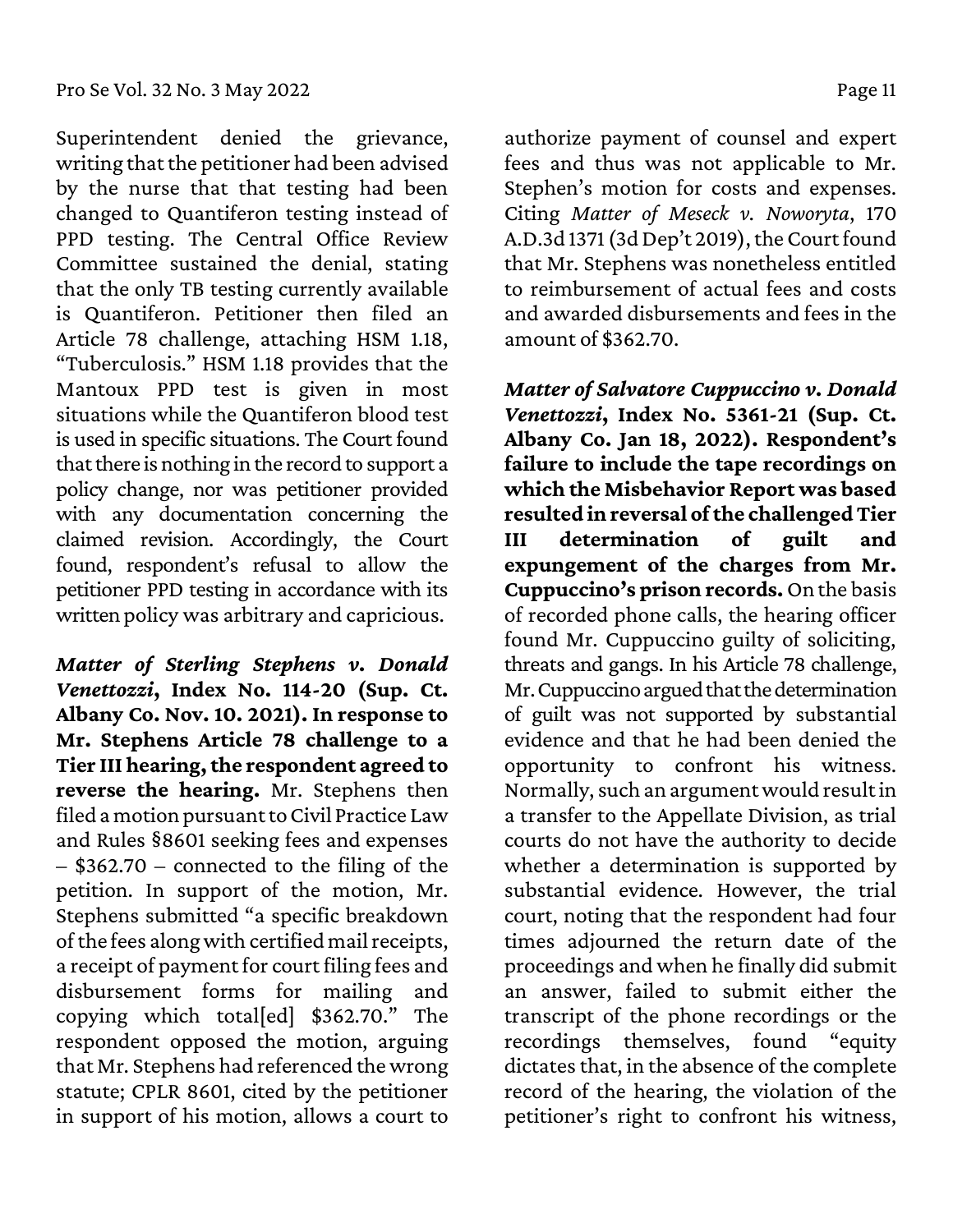combined with the fact that the petitioner ha<sup>[d]</sup> already served the sentence given to him, the petition must be granted . . . ." In reaching this result, the Court cited *Matter of Vidal v. Annucci*, 149 A.D.3d 1366 (3d Dep't 2017).

# **In 2021, DOCCS Agreed to Reverse 18 Hearings Challenged by Pro Se Petitioners**

*Matter of Jamel Upson v. John Rich,* 190 A.D.3d 1182 (3d Dep't 2021) *Matter of Wade Briggs v. Donald Venettozzi,*  190 A.D.3d 1186 (3d Dep't 2021) *Matter of Jose Santana v. Anthony J. Annucci*, 190 A.D.3d 1182 (3d Dep't 2021) *Matter of Anthony Jefferies v. NYS DOCCS*, 190 A.D.3d 1250 (3d Dep't 2021) *Matter of Eon Shepherd v. Anthony J. Annucci,* 193 A.D.3d 1134 (3d Dep't 2021) *Matter of Jahmel Clark v. James Leconey*, 193 A.D.3d 1159 (3d Dep't 2021) *Matter of Lance Carter v. H.O. Fischer*, 193 A.D.3d 1362 (4<sup>th</sup> Dep't 2021) *Matter of Charles Blanchard v. Donald Venettozzi,* 194 A.D.3d 1295 (3d Dep't 2021) *Matter of Andre Harris v. Jaifa Collado*, 194 A.D.3d 1240 (3d Dep't 2021) *Matter of Shawn Cyrus v. Anthony J. Annucci*, Index No. 3443-20 (Sup. Ct. Albany Co. 2020) *Matter of Anthony Adams v. Anthony J. Annucci*, 195 A.D.3d 1298 (3d Dep't 2021) *Matter of Kiaza Loccenitt v. Anthony J. Annucci*, 196 A.D.3d 993 (3d Dep't 2021) *Matter of Neftaly Dominguez v. Rosemarie Wendland*, 196 A.D.3d 991 (3d Dep't 2021)

*Matter of Leroy Johnson v. Stewart T. Eckert*, 197 A.D.3d 1011 (4<sup>th</sup> Dep't 2021) *Matter of Reginald Fraser v. Donald Venettozzi* 197 A.D.3d 1475 (3d Dep't 2021) *Matter of Clarence Jeffreys v. NYS DOCCS*, 199 A.D.3d 1155 (3d Dep't 2021) *Matter of Cordarise Houston v. Anthony Annucci*, 200 A.D.3d 1387 (3d Dep't 2021) *Matter of Sterling Stephens v. Venettozzi*, Index No. 114-20 (Sup. Ct. Albany Co. Nov. 10, 2021).

### **STATE COURT DECISIONS**

**Disciplinary and Administrative Segregation**

# **DOCCS' Dismissal of Drug Possession Charge Results in Judicial Reversal of Related Charge**

In *Matter of Razor v. Venettozzi*, 200 A.D.3d 1180 (3d Dep't 2021), the Third Department was faced with an unusual set of facts. The case that came before the Court began after an officer allegedly observed Mr. Razor smoking a cigarette with an "unusual odor." The officer had the contents tested and based on the test results, charged Mr. Razor with possession of marijuana and possession of contraband. The hearing officer found Mr. Razor guilty of the charges and that determination was affirmed on administrative appeal. The determination of guilt was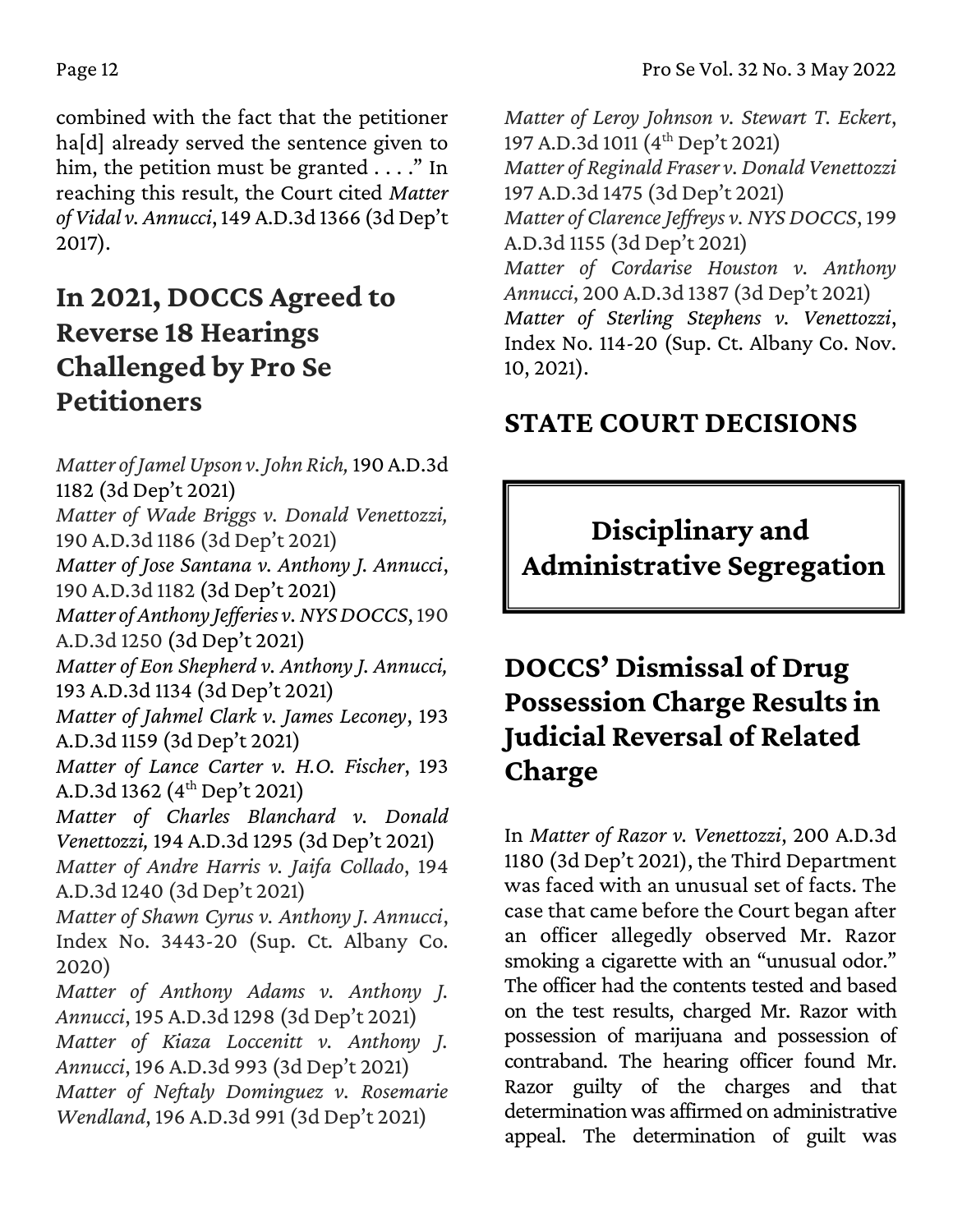subsequently reversed due to the drug tester's failure to follow the manufacturer's instructions.

This was the posture in which the case came before the Court. The question presented was whether, in light of the reversal of the drug possession charge, there was substantial evidence to support the determination that the cigarette was contraband. The Court held that there was not. "The prohibition of contraband," the Court wrote, "hinges on whether or not the item is authorized." Due to the unreliable drug test, and the absence of any hearing testimony identifying the substance at issue or attesting to the petitioner's alleged admission, the Court found that substantial evidence did not support the determination that the material in the cigarette was unauthorized and therefore contraband.

Based on this analysis, the Court granted the petition, annulled the determination of guilt, and directed the DOCCS Commissioner to expunge all references to this matter from the petitioner's institutional (prison) record.

Derek Razor represented himself in this Article 78 proceeding.

# **Substantial Evidence of Intoxication**

In keeping with the trend of holding that a nurse's testimony, combined with the allegations in the misbehavior report, constitute substantial evidence of intoxication, in *Matter of Barranco v. Annucci*, 202 A.D.3d 667

(2d Dep't 2022), the Third Department held that a determination that Mr. Barranco was intoxicated, which was supported by a misbehavior report and the testimony of a nurse who had examined Mr. Barranco, was supported by substantial evidence. In reaching this result, the Court, citing *Matter of Bryant v. Coughlin*, 77 N.Y.2d 642 (1991), noted the long-standing standard: "in order to sustain the determination, the Court 'must find that the disciplinary authorities have offered such relevant proof as a reasonable mind may accept as adequate to support a conclusion or ultimate fact.' " Here, the Court found, the hearing officer's written disposition stated that in reaching the determination of guilt, the hearing officer relied on the misbehavior report and the nurse's testimony. In combination, the Court found, this constituted substantial evidence.

Earle Barranco represented himself in this Article 78 proceeding.

# **Engaging in Lawful Conduct is Not a Defense to RDO**

In *Matter of Watson v. Werlau*, 201 A.D.3d 1288 (3d Dep't 2022), the petitioner challenged the hearing officer's determination that the petitioner was guilty of refusing a direct order, creating a disturbance and being out of place. In the misbehavior report, the reporting officer alleged that when the petitioner was given an order to lock in his cell because rec time was over, the petitioner argued with the officer that his rec period was not over, and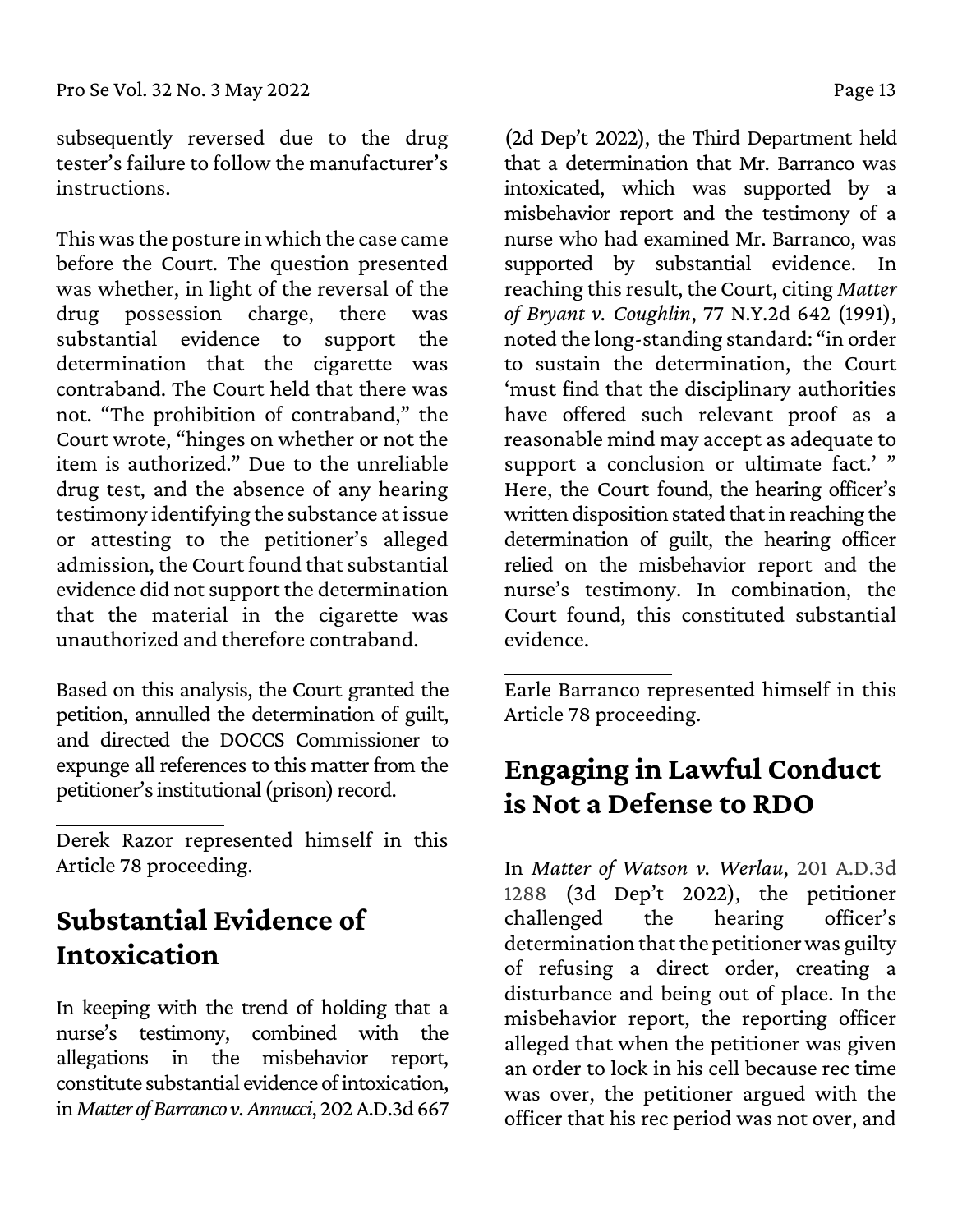became louder in his objections when the officer again ordered him to return to his cell.

The Court found that the determination of guilt was supported by substantial evidence. The Court rejected the petitioner's argument that his conduct was justified because he was entitled to more recreation time, writing that "petitioner is not free to disregard a direct order, even if he believes the order was wrong or unauthorized."

Earl Watson represented himself in this Article 78 proceeding.

## **Sentence and Jail Time**

## **Legality of Sentence Cannot Be Challenged Using an Article 78**

In *Matter of Hunt v. Annucci*, 201 A.D.3d 1112 (3d Dep't 2022), the petitioner, who had been convicted of two counts of murder in the second degree, two counts of burglary in the first degree and criminal possession of a weapon, filed a grievance asserting that his sentence was illegal and his Sentence and Commitment Order was incorrect. In the grievance, the petitioner asked that DOCCS comply with Corrections Law §601-a and report the errors to the sentencing court so that his sentence could be corrected and his parole eligibility date recalculated. The Inmate Grievance Resolution Committee

(IGRC) denied the grievance. The Central Office Review Committee (CORC) upheld the denial.

The petitioner filed the Article 78 proceeding asking the Court to order DOCCS to perform its obligations under Correction Law 601-a. This is known as a request for mandamus relief. "The writ of mandamus," the Court wrote, "is an extraordinary remedy that lies only to compel the performance of acts which are mandatory, not discretionary, and only when there is a clear legal right to the relief sought." Here, the Court found, whether DOCCS is required to notify the sentencing court depends upon DOCCS' discretionary determination as to whether the facts show that the court imposed an erroneous sentence. Thus, an action asking for an order to compel DOCCS to communicate specific information to the court must be dismissed.

The proper vehicle for challenging an illegal sentence, the Court wrote, is on direct appeal or in a Criminal Procedure Law Article 440 motion.

Brian Hunt represented himself in this Article 78 proceeding.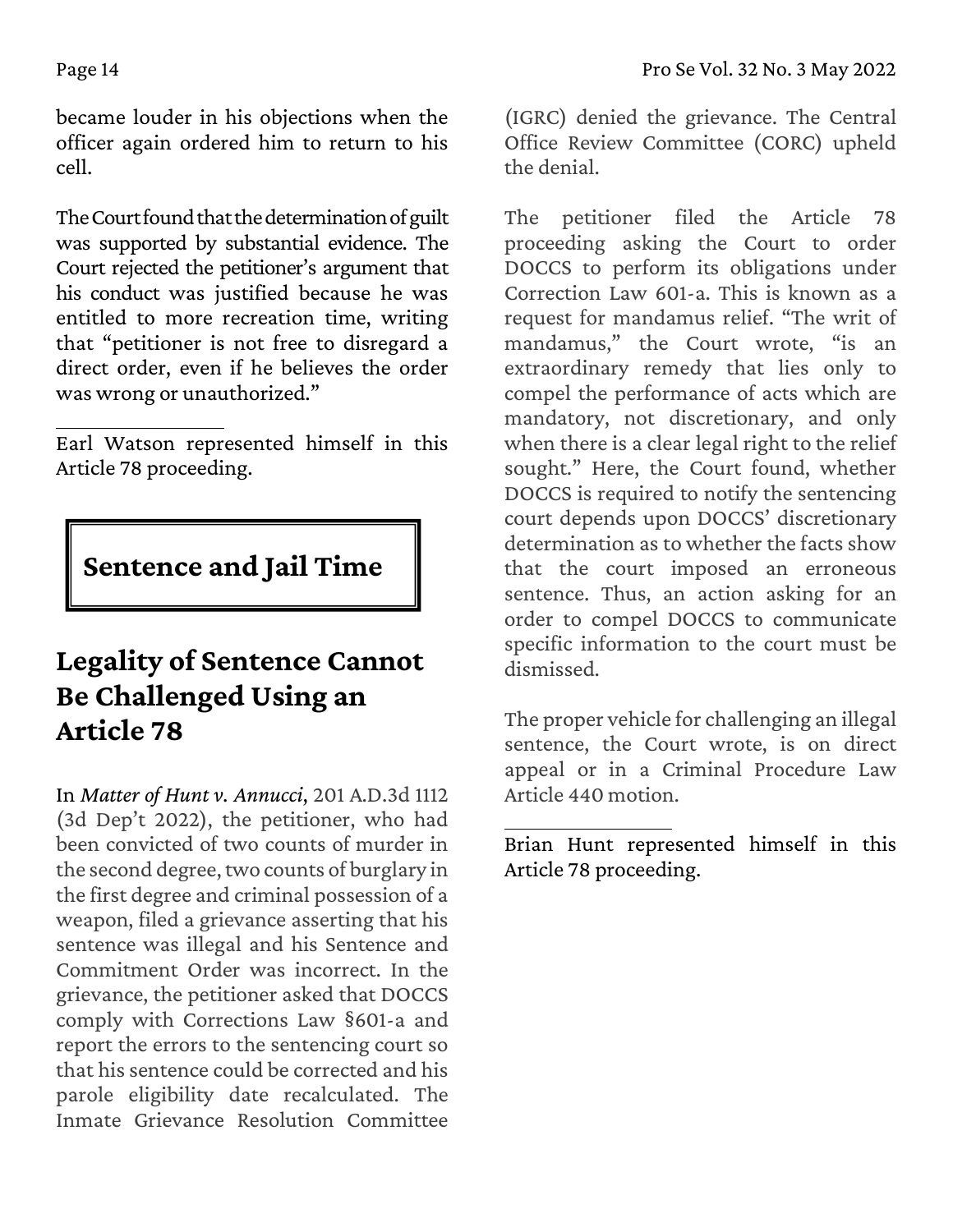### **Court of Claims**

### **Claimant Failed to Establish Use of Force Was Unreasonable**

In *McFadden v. State of New York*, 200 A.D.3d 1357 (3d Dep't 2021), the claimant alleged that officers used excessive force and assaulted him three times in one day and then, after he returned from a trip to the emergency room, interfered with the medical care for his injuries, by placing him in SHU rather than in the infirmary. After trial, the Court dismissed the claim and the claimant appealed.

In response to the argument that the trial court had failed to consider all of Mr. McFadden's claims, the Appellate Court ruled that at the start of trial, the trial court stated the issues – excessive force, assault and interference with medical care – and the claimant agreed those were the issues to be tried. Thus, the Appellate Court held, any other issues were not properly before the trial court and, in any event, if they were, the claimant failed to meet his burden of proof with respect to the other causes of actions.

Before reviewing the evidence on which the trial court relied, the Appellate Court reviewed the law. Correction officers are permitted to us force upon an incarcerated individual to prevent injury to person or property, enforce compliance with a lawful direction or to prevent an escape. 7 NYCRR

251-1.2(d); Corrections Law §137(5). Where the use of force is necessary, only the degree of force reasonably required shall be used. 7 NYCRR 251-1.2(b). When reviewing a nonjury verdict, an appellate court has broad authority to review the **probative weight** (the value of the evidence in proving the fact it is offered to prove) of the evidence, but, the Court went on, "we generally defer to the trial court's credibility determinations and factual findings, as that court had the opportunity to observe the witnesses."

The Appellate Court then summarized the facts on which the trial court had relied in dismissing the claim. Two officers testified that after the body orifice scanner indicated the presence of metal in the claimant's groin area, they escorted him to the infirmary for a strip frisk. There, the officers testified, they neither assaulted the claimant nor witnessed anyone else do so. However, one officer testified, after the claimant had stripped down to his underwear, he tried to run from the room whereupon the officer grabbed him. The second officer then helped him bring the claimant to the floor and "applied a 'figure four leg lock,' " a body hold that DOCCS has authorized officers to use to gain compliance. The officers testified that the use of force ended when the claimant complied with their orders. A sharpened metal object, they testified, was found on the floor where the claimant had been lying.

With respect to the claim that DOCCS unreasonably interfered with the claimant's medical care, the evidence upon which the trial court relied was the testimony of a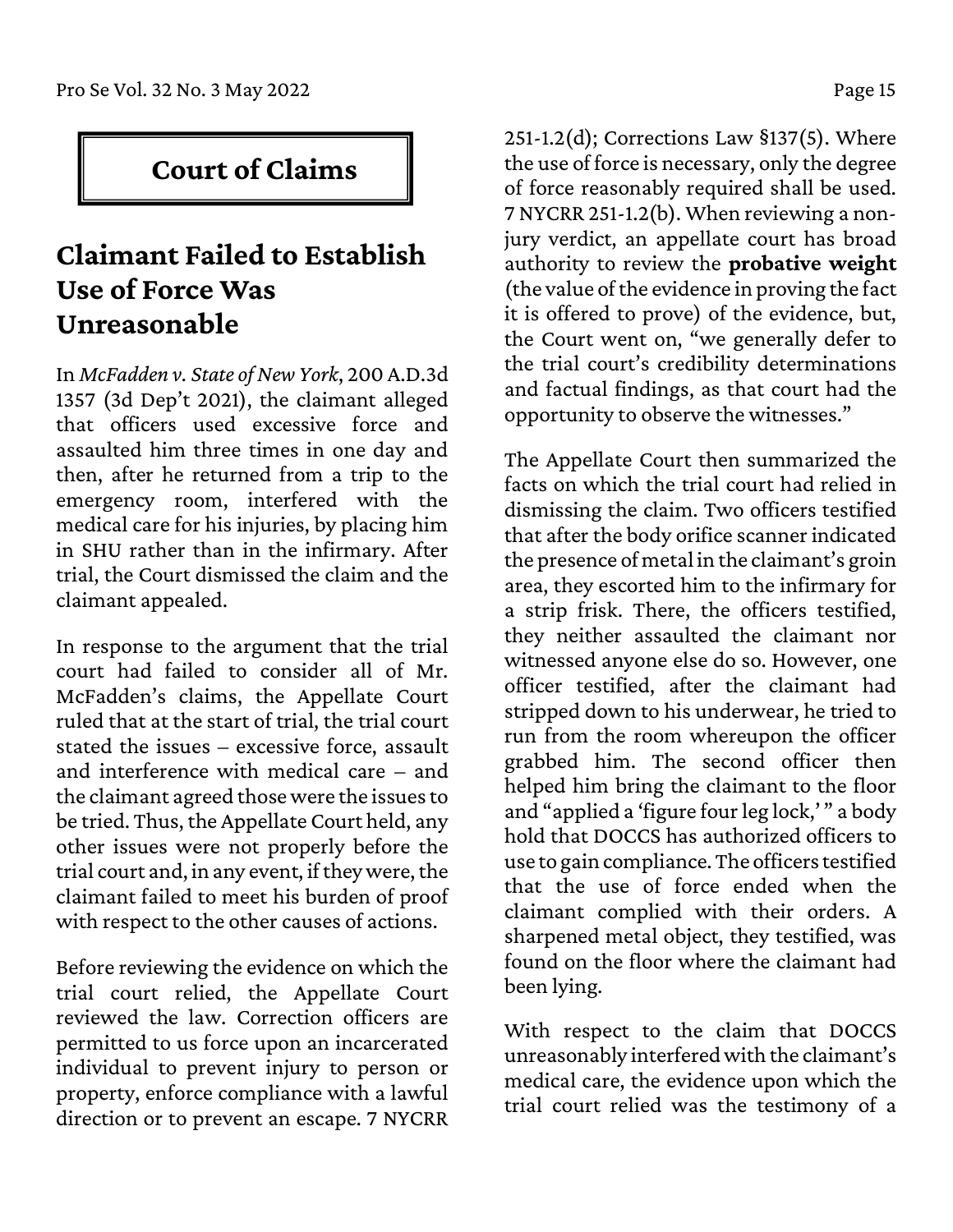doctor employed by DOCCS. The doctor testified that DOCCS' policies do not require that an incarcerated individual be admitted to the infirmary after a visit to an outside hospital unless the individual had been *admitted* to the hospital. On the day of the incident, the claimant had not been admitted to the hospital; rather, he had been taken to the emergency room. Thus, the doctor testified, where a nurse examined the claimant after his return from the emergency room and consulted with a doctor before placing him in SHU, the prison medical staff followed DOCCS' procedures.

After reviewing the evidence, and accepting the Trial Court's credibility determinations that favored the officers, the Appellate Court concluded that the claimant had failed to establish that the officers' use of force was unreasonable or excessive. The Court also found that considering the doctor's testimony, the claimant had failed to prove any employee interfered with this medical care.

Reginald McFadden represented himself in this Court of Claims action.



# **Father's Failure to Support Or Maintain Contact Leads to Termination of Rights**

The decision in *Matter of Prinzivalli v. Kaelin*, 200 A.D.3d 781 (2d Dep't 2021), deals with the issue of what the biological father of

children who were born when their biological parents were not married must do if he wants to have a legal right to oppose their adoption. In this case, the Second Department affirmed the Family Court's finding that because the biological father had abandoned his two children, his consent to the adoption of the children was not required.

In 2016, when Mr. Prinzivalli's children were two and three years old, he had temporary custody of them for roughly four months. However, when Mr. Prinzivalli was arrested on burglary charges, the children's maternal grandmother was granted custody. Mr. Prinzivalli was incarcerated between May 2017 and July 2019. In August 2019, he petitioned for parental access to the children. Three months later the grandmother and her husband petitioned for their adoption.

After a fact-finding hearing, the Family Court determined that the father's consent to the adoption of the children was not required and that in any event, he had abandoned them.

A review of the law shows what the biological father of a child who is born to unmarried parents must do in order **retain** (keep) his parental rights. Domestic Relations Law  $$111(1)(d)$  provides that a biological father's consent to the proposed adoption of children whose parents were not married at the time of their birth and who are placed for adoption more than 6 months after their birth is only required if the father "maintained substantial and continuous or repeated contact with the children as shown by making reasonable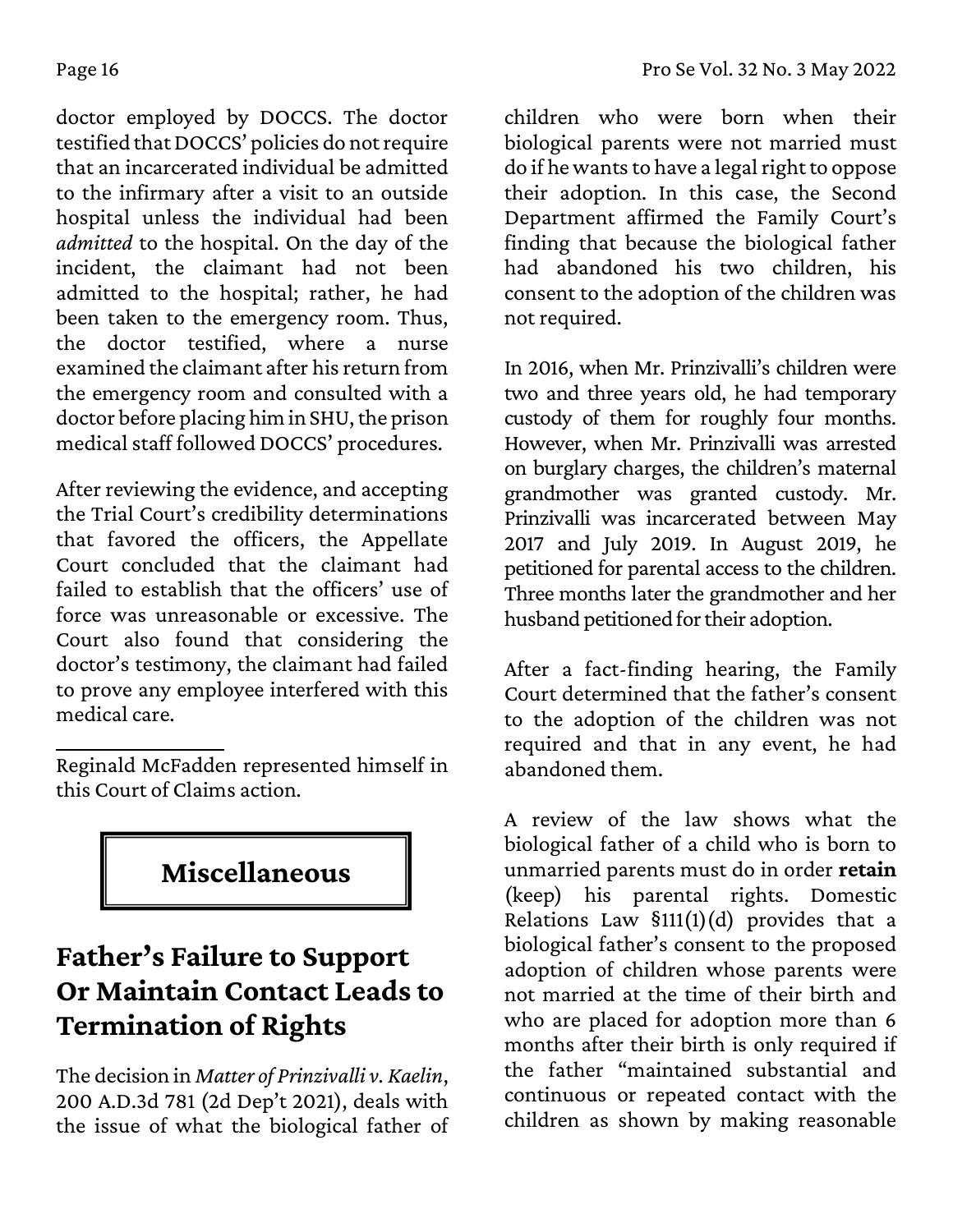child support payments and either monthly visitation or regular communication with the children or their custodian."

Pursuant to this law, the Court wrote, a biological father's unexcused failure to satisfy either of these requirements – child support payments **and** contact/communication – warrants a finding that his consent to the proposed adoption is not required.

Mr. Prinzivalli, the Court found, had not maintained substantial and continuous contact with the children through payment of support or through regular visitation/communication. Nor did Mr. Prinzivalli's incarceration release him from the statutory contact requirement. Accordingly, the Court held, the Family Court properly determined that Mr. Prinzivalli's consent to his children's adoption was not required.

## **Court Rejects Challenge to Termination of Parental Rights**

In *Matter of Luciano Q., Sr.*, 198 A.D.3d 967 (2d Dep't 2021), the appellant – the father whose parental rights had been terminated – sought to vacate an order holding that his consent to his child's adoption was not required. This decision is instructive with respect to how important it is for

incarcerated parents to maintain contact with their children and, to the extent possible, pay child support while they are incarcerated.

In an appeal from an order terminating his parental rights, Luciano Q, Sr. argued that the Family Court should have vacated its determination that by failing to appear at a fact-finding hearing at which the Court determined that the father's consent to the adoption of his child was not required, he had "defaulted." When a party defaults by not appearing, the court will nonetheless decide the issue that is before it without the benefit of the absent party's testimony or evidence.

The Appellate Court began its consideration of the father's appeal by noting that "the determination of whether to relieve a party of a default is within the sound discretion of the Family Court." As the Court in *Matter of Johanna B. [Grace B.]*, 157 A.D.3d 668, 669 (2018), wrote, "A [party] seeking to vacate an order entered upon his or her default in a termination of parental rights proceeding must establish a reasonable excuse for the default as well as a potentially meritorious defense to the relief sought in the petition."

Here, the Appellate Court agreed with the Family Court that Luciano Q, Sr. had not provided a reasonable excuse for failing to appear. Mr. Q., Sr. asserted that the day before the hearing, he was transferred to a different prison. He failed however to provide an affidavit swearing to the reason for his absence or any documentation substantiating the reason he did not appear.

Joseph Petito, Esq., Poughkeepsie, N.Y., represented Benjamin Prinzivalli in this Family Court proceeding.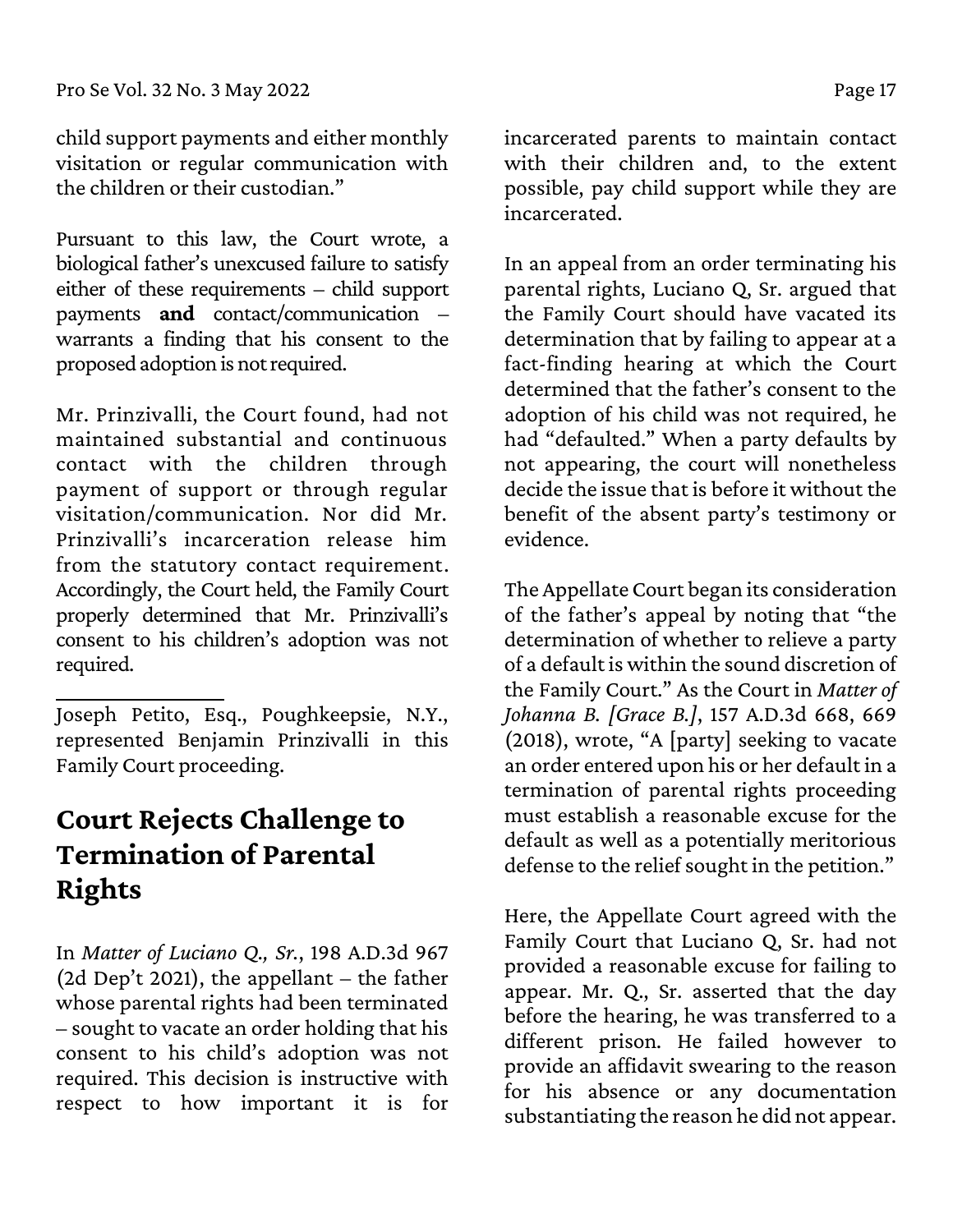Instead, Mr. Q., Sr. relied on an affirmation from his attorney who had no personal knowledge about the purported transfer.

However, the Court went on, regardless of the reason that Mr. Q., Sr. had failed to appear, he admitted that he had not provided any support for the child while the child was in foster care. Mr. Q., Sr. had also failed, the Court noted, to put forth a **potentially meritorious defense** (a defense that if proven could lead to a ruling in his favor) to the determination that his consent to the child's adoption was not required. Accordingly, the Court concluded, the Family Court properly exercised its discretion in denying the father's motion to vacate the default.

Louisa Floyd, Esq., Rochester, N.Y., represented Luciano Q., Sr. in this Family Court proceeding.

# **Court Upholds Penalty Imposed for ASAT Refusal**

After DOCCS told Theodore Simpson that he was required to participate in an Alcohol and Substance Abuse Treatment (ASAT) program, Mr. Simpson filed a grievance asserting that the requirement was unwarranted. When the grievance was denied by the Central Office Review Committee, he filed an Article 78 proceeding. The Supreme Court, Albany County, dismissed the petition.

In *Matter of Simpson v. State of New York*, 202 A.D.3d 1245 (3d Dep't 2022), the Appellate Court began its analysis by restating the standard it was required to apply: "Judicial review of the denial of an incarcerated

individual's grievance is limited to whether such determination was arbitrary and capricious or affected by an error of law." The Court then noted that the ASAT Operations Manual does not limit the program to incarcerated individuals with a diagnosed or previously established pattern of alcohol or drug abuse. Rather, participation includes incarcerated individuals who have prison disciplinary histories of alcohol and/or drug infractions. And, the Court went on, it is well established DOCCS has a great discretion in determining the program needs of those in its custody.

Here, the petitioner's grievance was denied because his disciplinary history includes drug use and possession. For this reason, the Court concluded that there was no basis for disturbing the denial of the grievance.

Theodore Simpson represented himself in this Article 78 proceeding.

# **Immigration Matters**

This month's column focuses on *Ojo v. Garland*, 25 F.4th 152 (2d Cir. 2022), a February 2022 decision from the Second Circuit Court of Appeals which will likely have positive consequences for non-citizens who are in deportation proceedings because of criminal convictions. The case is also noteworthy for a fascinating dialogue between the majority and dissenting opinions, a dialogue which raises important and complex questions about the proper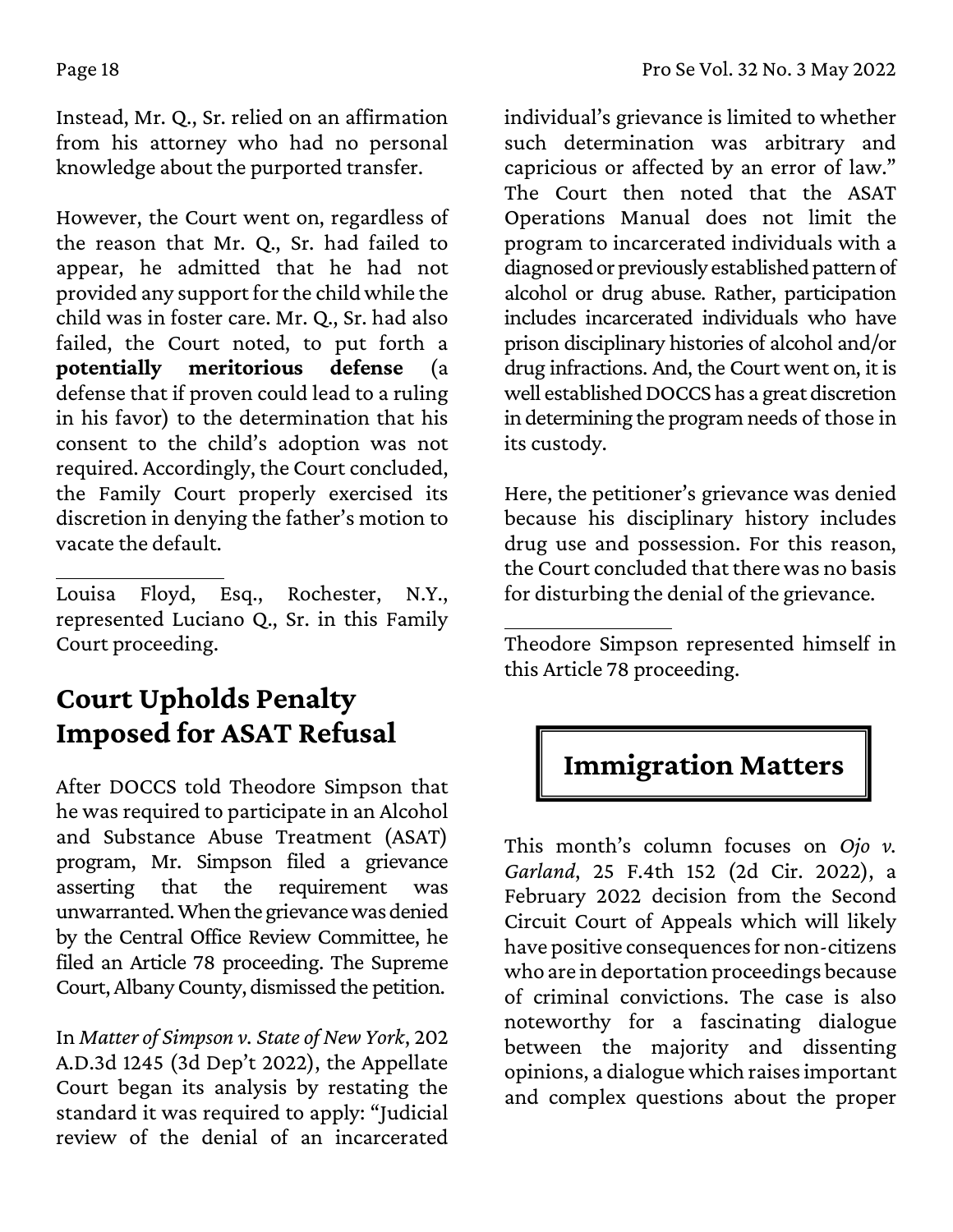rule of the judiciary when reviewing agency decisions that erroneously apply the law. *Ojo* concerns the deportation proceedings of Olukayode David Ojo, a Nigerian national who entered the United States in 2010 on a tourist visa and was subsequently convicted in federal court of conspiracy to commit wire fraud and conspiracy to unlawfully possess identification documents. After completing his federal sentence, the Department of Homeland Security took Ojo into custody and initiated deportation proceedings against him. In immigration court, Ojo submitted a Form I-589 application which sought three kinds of relief from deportation—asylum, withholding of removal, and protection under the Convention Against Torture ("CAT")—based on his fear that he would face serious danger if returned to Nigeria. After a hearing in immigration court, an Immigration Judge denied his application, and Ojo appealed to the Board of Immigration Appeals, which affirmed the denial of relief. Ojo subsequently petitioned for review before the Second Circuit Court of Appeals.

In a majority opinion authored by Judge Bianco and joined by Judge Chin, the Second Circuit vacated the immigration agency's decision and remanded for additional proceedings. First, with respect to Ojo's asylum application, the Court found that the agency had misapplied 8 U.S.C. §1158, the federal statute governing asylum applications. Under that statute, an asylum applicant must file his or her application "within 1 year after the date of the alien's arrival in the United States." 8 U.S.C.

 $$1158(a)(2)(B)$ . But an untimely application may still be considered by the agency if the applicant can demonstrate either "the existence of changed circumstances which materially affect the applicant's eligibility for asylum or extraordinary circumstances relating to the delay" in filing the application. 8 U.S.C. §1158(a)(2)(D).

In this case, Ojo filed his application more than one year after his arrival in the United States, but he argued that changed circumstances justified the late filing because of his status as a criminal deportee, which placed him at risk of harm in Nigeria. The agency concluded that changed circumstances did not apply because Ojo himself had created those changed circumstances by engaging in criminal activity, thus rendering the exception inapplicable under 8 C.F.R. §1208.4(a)(5). However, the Second Circuit concluded this was error because 8 C.F.R.  $$1208.4(a)(5)$  applies only to "extraordinary circumstances," *not* to "changed circumstances." And while the agency had denied Ojo's application in the alternative as a matter of discretion based on his criminal history, the Court found that this alternative holding was also erroneous because the agency considered only Ojo's criminal history without balancing the equities for and against the applicant, as required by Second Circuit law.

Next, the Court concluded that the agency was incorrect in finding that Ojo was barred from withholding of removal because of his conviction for a "particularly serious crime" or "PSC." To make a PSC determination, the agency is required to first consider whether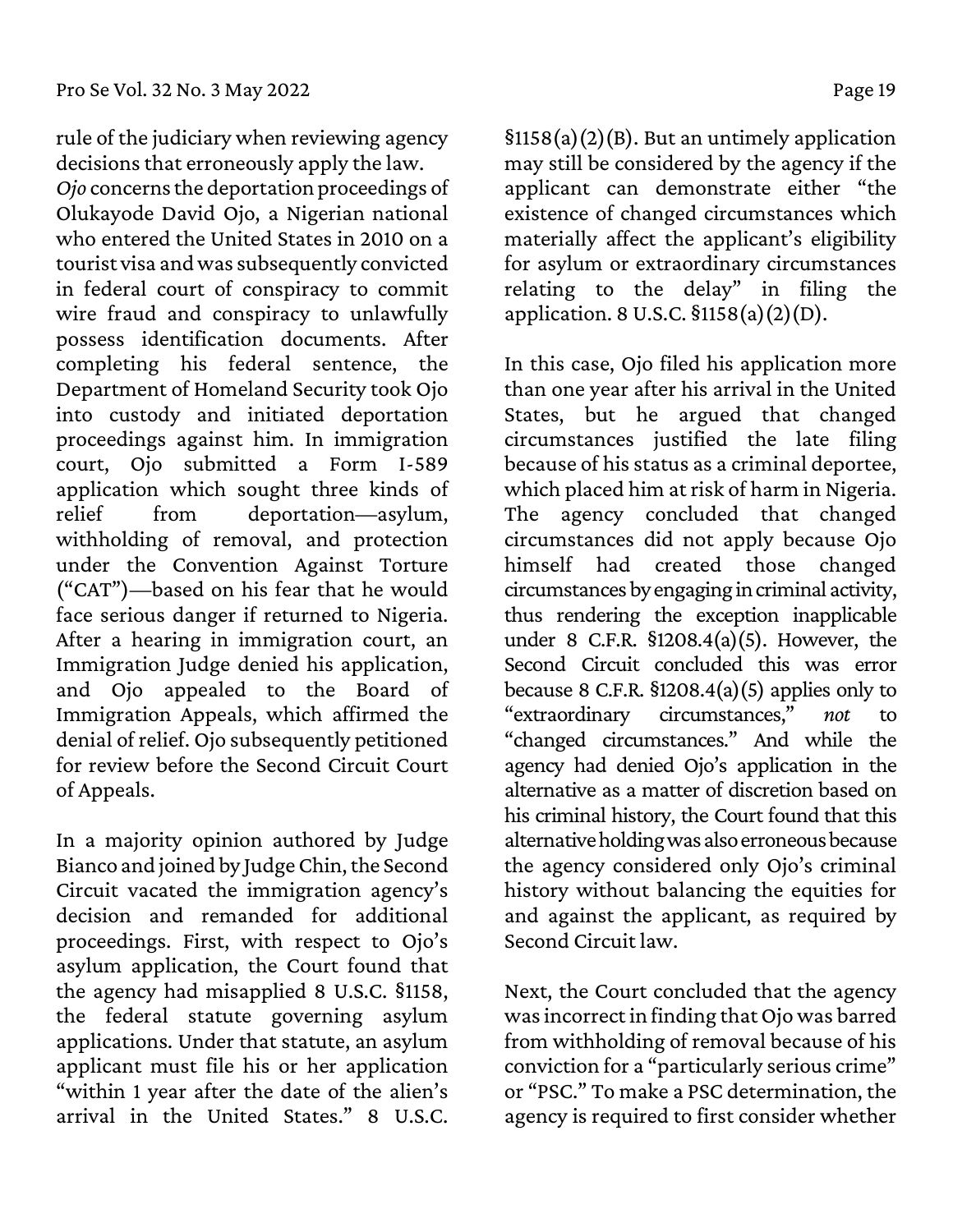the elements of the applicant's statute of conviction "potentially bring the crime into a category of particularly serious crimes." *Matter of N-A-M-*, 24 I. & N. Dec. 336, 342 (BIA 2007). If they do, the agency must then examine the facts and circumstances of the applicant's conviction to determine whether the applicant is a danger to the community of the United States. In Ojo's case, the agency found that the elements of his conviction brought his crime into the PSC category because fraud is a "crime against persons." The Court disagreed, concluding that "crimes against persons" are offenses "in which the perpetrator uses or threatens to use force," whereas "Ojo's crimes of conspiracy to commit wire fraud and conspiracy to possess false identification documents do not have as an element use or threatened use of force." 25 F.4th at 166. The Court therefore ordered the agency to reconsider its PSC determination.

Finally, with respect to Ojo's application for protection under the CAT, the Court concluded that the agency erred by failing to consider evidence submitted by Ojo, including an expert declaration by a Nigerian human rights lawyer which the agency entirely failed to address.

In a blistering dissent, Judge Menashi took issue with each of the majority opinion's conclusions. In Judge Menashi's view, Ojo's case was "straightforward" because Ojo was "a Nigerian citizen illegally present in the United States" who "scammed unsuspecting Americans by selling nonexistent vehicles on the internet and then using false identity documents to collect payments wired to Western Union." *Id.* at

176. Judge Menashi deemed the agency's decision to deport Ojo "entirely reasonable" and accused the majority of "nitpick[ing] its way to vacating every aspect of the agency's decision." *Id.* Specifically, Judge Menashi took issue with the fact that, "[t]hough [the majority] does not disagree with the agency's substantive judgment, the court decides the agency's opinion could have been written more clearly—and it remands for the agency to revise it." *Id.* 

At the heart of the dispute between the majority and dissent in *Ojo* lies two very different conceptions of judicial review of agency decisions, and in particular, of a legal principle called the "futility doctrine." Under that doctrine, when a federal court reviews an agency's decision, the court should not vacate that decision and remand for additional proceedings when doing so would be futile—that is, when the agency would undoubtedly reach the same result on remand. The goal of the futility doctrine is to conserve administrative and judicial resources when the agency commits a legal error but would reach the same result even when the error is corrected.

In the majority's view, remand in Ojo's case would *not* be futile because the sole grounds relied upon by the agency to deny Ojo's application were based on legal error. As the majority stated, "when a court speculates as to how the agency would have decided the claim if it had operated under the correct legal standard or assumes that it considered and rejected key evidence on some unknown ground, it improperly usurps the adjudicatory role entrusted to the agency in the first instance by Congress and also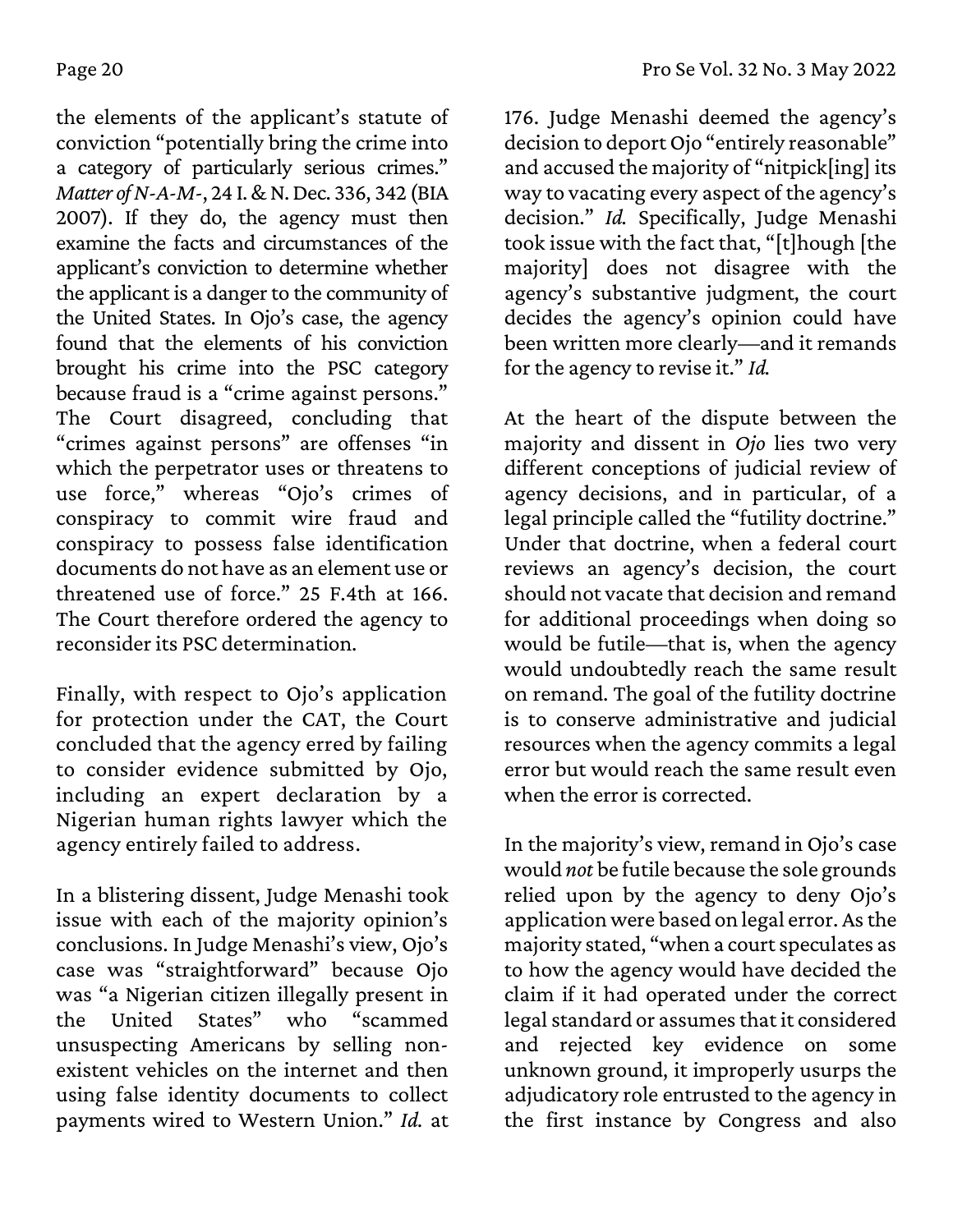subjects one of the most important decisions in our legal system—namely, whether an individual has the right to remain in the United States— to judicial guesswork." *Id.* at 157. In contrast, Judge Menashi found no problem determining what the agency would do on remand, concluding that "the substance of the Board's command is not seriously contestable and there is not the slightest uncertainty as to the outcome of a proceeding before the Board." *Id.* at 180 (internal quotation marks and citation omitted). *Ojo* thus offers a thoughtprovoking dialogue on the proper role of the judiciary when reviewing administrative decisions, a dialogue that will likely continue to animate the Second Circuit in future administrative cases.

### **WHAT DID YOU LEARN?**

- 1. To retain his parental rights and maintain the authority to reject a proposed adoption, the biological father of a child born to unmarried parents must present proof concerning:
	- a. Child support payments and communications with the child.
	- b. Child support payments, communications with the child and his criminal record.
- c. His fitness to be a parent as certified by a licensed social worker and proof of child support payments.
- d. His prison disciplinary history and the child's appearance at the prison on visiting days.
- 2. A State Supreme Court may grant an Article 78 petition when:
	- a. The respondent fails to litigate the case in a timely and efficient manner.
	- b. The Appellate Division issues an order giving jurisdiction to Supreme Court.
	- c. It has a complete record of the Tier III hearing.
	- d. The parties consent to giving jurisdiction to Supreme Court.
- 3. In the *Matter of Andre Scott v. Anthony Annucci,* the Court found that DOCCS engaged in arbitrary and capricious behavior by:
	- a. Denying treatment to incarcerated individuals suffering from tuberculosis (TB) unless the Mantoux PPD test was used as the diagnostic measure.
	- b. Claiming that its policy for Tuberculosis Testing had been revised but not submitting evidence to show that DOCCS had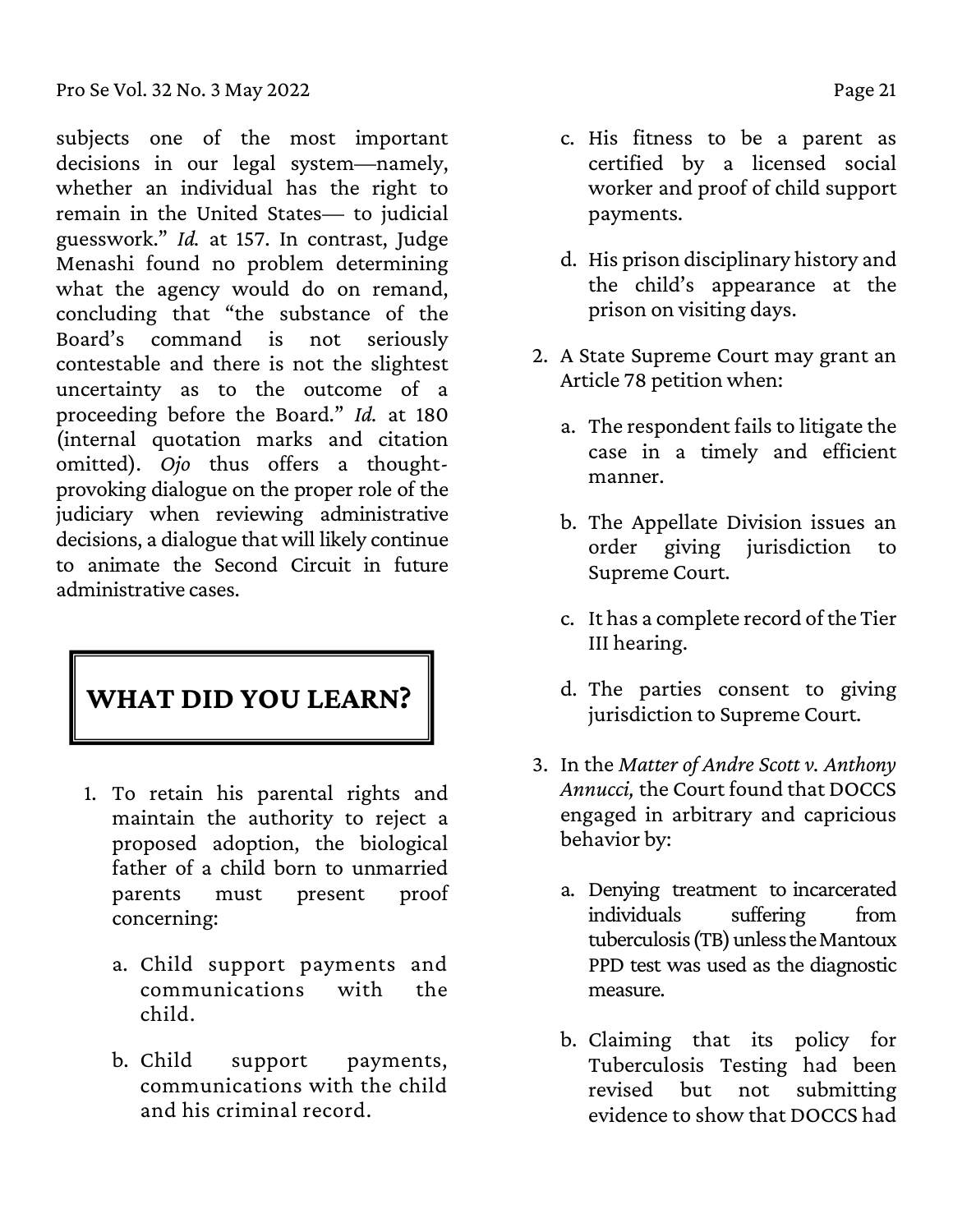revised the Tuberculosis Testing policy in the Health Services Manual.

- c. Prohibiting use of the Mantoux PPD except where a nurse authorized a PPD TB test.
- d. Requiring the medical staff to use TB tests developed by the Mantoux pharmaceutical company.
- 4. When an incarcerated individual wins an Article 78 challenge to a Tier III hearing, the individual is entitled to reimbursement of fees and costs:
	- a. If represented by counsel.
	- b. If the expenditure is related to the hiring of an expert witness.
	- c. If the individual submits proof that he made the expenditures.
	- d. If reimbursement is needed to file a Section 1983 civil rights action to be brought in federal court.
- 5. An incarcerated individual's right to bodily privacy is rooted in:
	- a. The First Amendment right of freedom of expression.
	- b. The Fourteenth Amendment right of due process.
	- c. The Eighth Amendment right to be free from cruel and unusual punishment.
- d. The Fourth Amendment right to be free from unreasonable searches and seizure.
- 6. In *Matter of Razor v. Venettozzi*, the Court found that where a cigarette possessed by an incarcerated individual could not be shown to contain marijuana because of a failure in the drug testing procedure, that finding also led to the conclusion that:
	- a. There was substantial evidence of possession of contraband.
	- b. Substantial evidence did not support the conclusion that the petitioner possessed contraband.
	- c. There was substantial evidence of possession of contraband because the officer testified that based on his training and experience, the contents of the cigarette was not tobacco.
	- d. There was substantial evidence of conspiracy to distribute drugs.
- 7. According to *Matter of Barranco v. Annucci,* intoxication is established by substantial evidence if the allegations of odd behavior in the misbehavior report are supported by:
	- a. A breath test.
	- b. A blood test.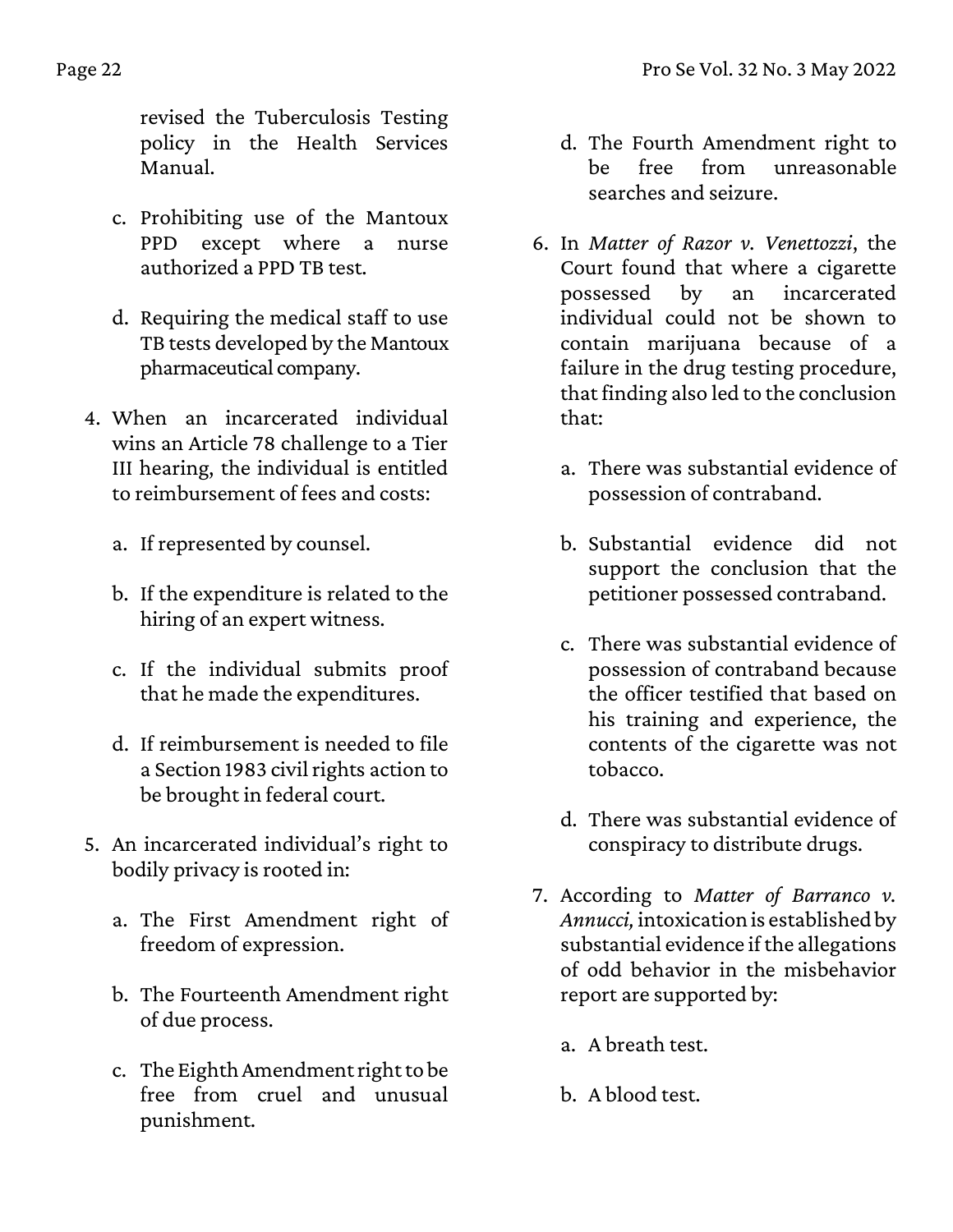- c. Medical testimony.
- d. A field sobriety test used in DWI cases.
- 8. Which argument presented by an incarcerated person is *least* likely to be accepted by a court?
	- a. An incarcerated person may disregard orders by staff if the order is unreasonable or against DOCCS policy.
	- b. A finding of guilt in a prison disciplinary hearing must be supported by substantial evidence.
	- c. A correction officer may direct an incarcerated individual to enter his or her cell even if recreation time has not ended.
	- d. Orders given by correction officers require obedience regardless of the merits of the argument presented by an incarcerated individual.
- 9. The *most* effective way of challenging an illegal sentence is by:
	- a. Bringing the issue to the attention of the District Attorney who prosecuted the case.
	- b. Writing to the office of the NYS Attorney General.
- c. Filing an Article 78 petition asking the Court to direct DOCCS to notify the sentencing court about the illegal sentence.
- d. Raising the issue on direct appeal or filing an Article 440 motion challenging the sentence.
- 10.When an appellate court reviews a Court of Claims verdict rejecting an incarcerated individual's claim of excessive force, the appellate court:
	- a. Must accept the factual findings made by the trial court.
	- b. Must conduct its own inquiry into the facts of the case.
	- c. Usually defers to the factual findings made by the trial court.
	- d. Usually rejects the trial court's findings and appoints a special monitor to prepare a report summarizing the facts of the case.

Answer Key

 $1 - a$  $2 - a$  $3 - b$  $4 - c$  $5-d$  $6 - b$  $7 - c$  $8 - a$  $9 - d$  $10 - c$